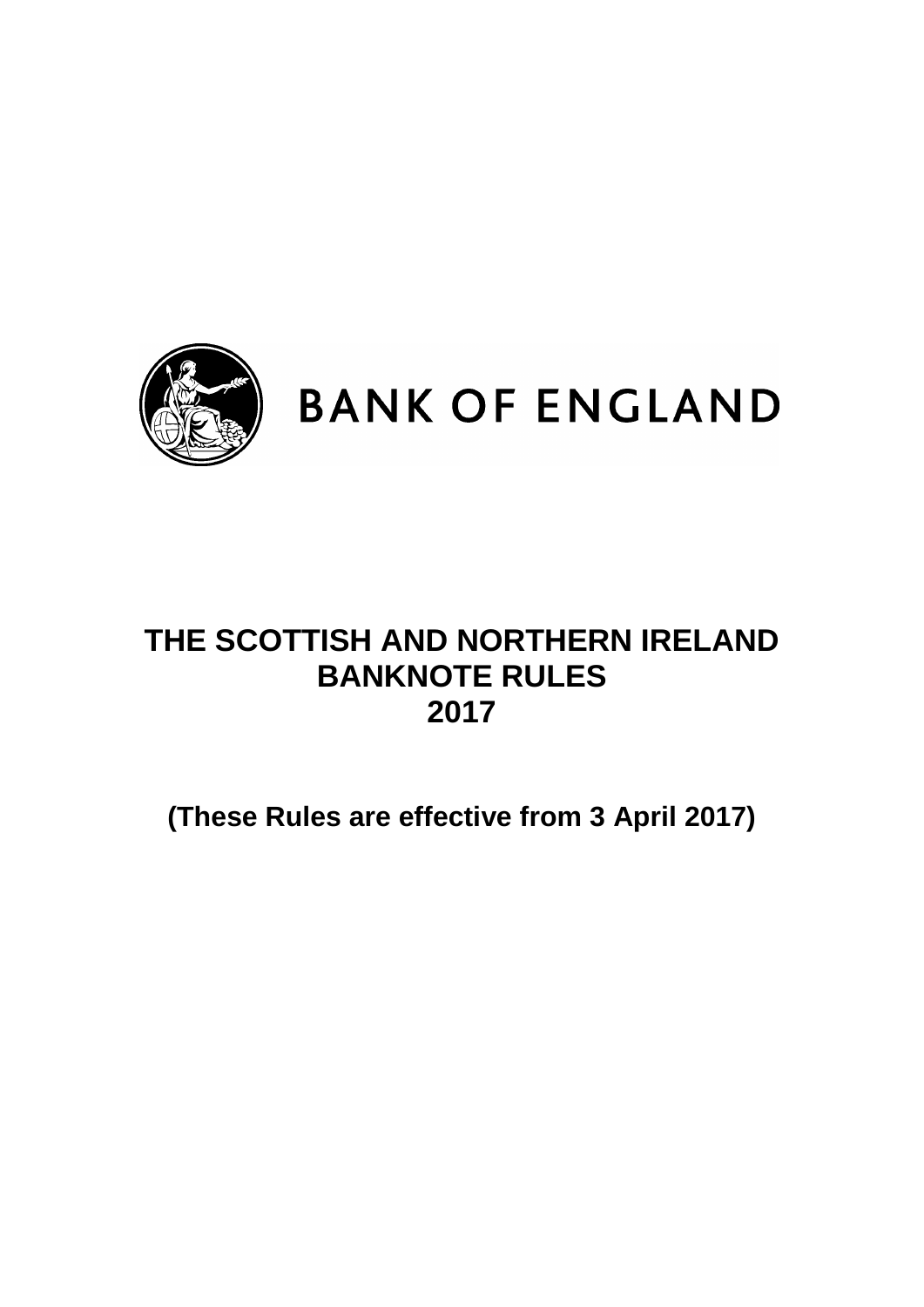

# **Contents**

| Rules applicable to approved locations and designated locations 12<br>Rules specific to holding Backing Assets at an Approved location  13<br>Rules specific to holding Excluded Notes at a Designated location 13 |  |
|--------------------------------------------------------------------------------------------------------------------------------------------------------------------------------------------------------------------|--|
|                                                                                                                                                                                                                    |  |
|                                                                                                                                                                                                                    |  |
|                                                                                                                                                                                                                    |  |
|                                                                                                                                                                                                                    |  |
|                                                                                                                                                                                                                    |  |
|                                                                                                                                                                                                                    |  |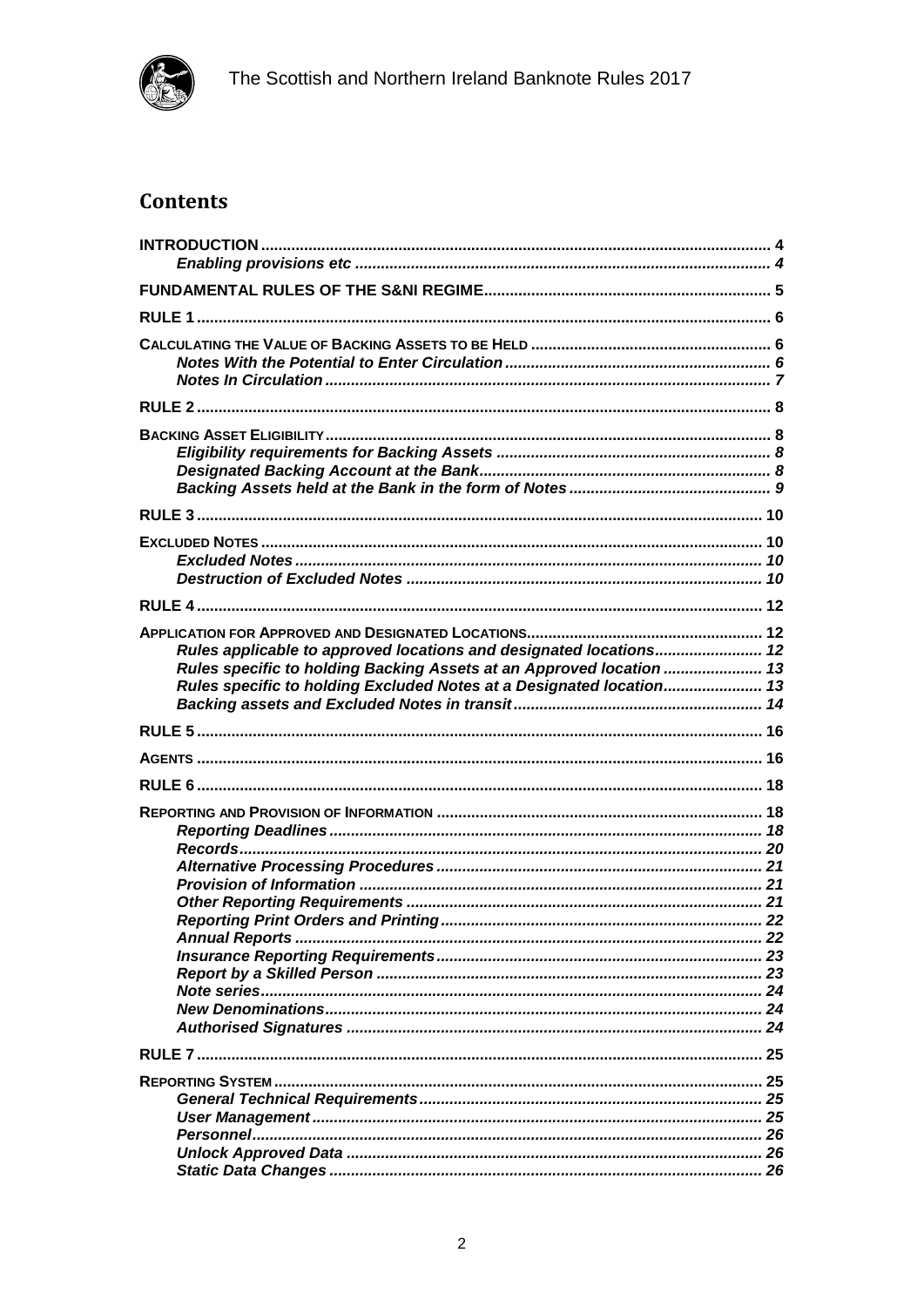

| 27  |
|-----|
| .28 |
| 28  |
| 28  |
|     |
|     |
| 30  |
|     |
| 31  |
|     |
|     |
|     |
|     |
|     |
|     |
|     |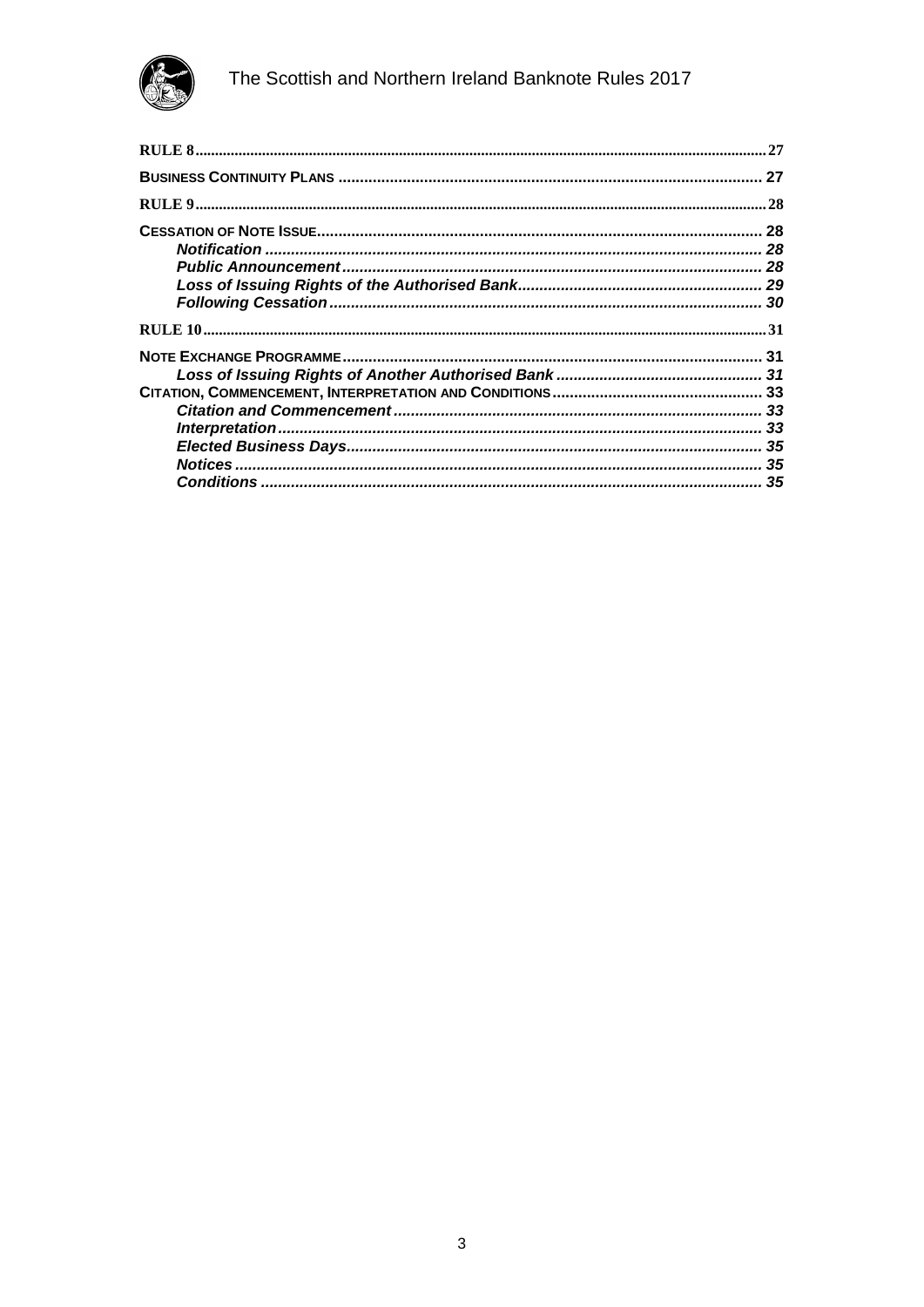### <span id="page-3-0"></span>**INTRODUCTION**

#### <span id="page-3-1"></span>**Enabling provisions etc**

- a) The following Rules are made under Part 6 of the Banking Act 2009 (c. 1) and the Scottish and Northern Ireland Banknote Regulations 2009 (S.I. 2009/3056).
- b) By virtue of section 11 of the Interpretation Act 1978 (c. 30), expressions used in Part 6 of that Act or in those Regulations have, unless the contrary intention appears, the same meaning in the Rules. Other defined terms are set out at the back of these Rules in the Citation, Commencement, Interpretation and Conditions section.
- c) The Backgrounds do not form part of the Rules and are not intended to have any legal effect.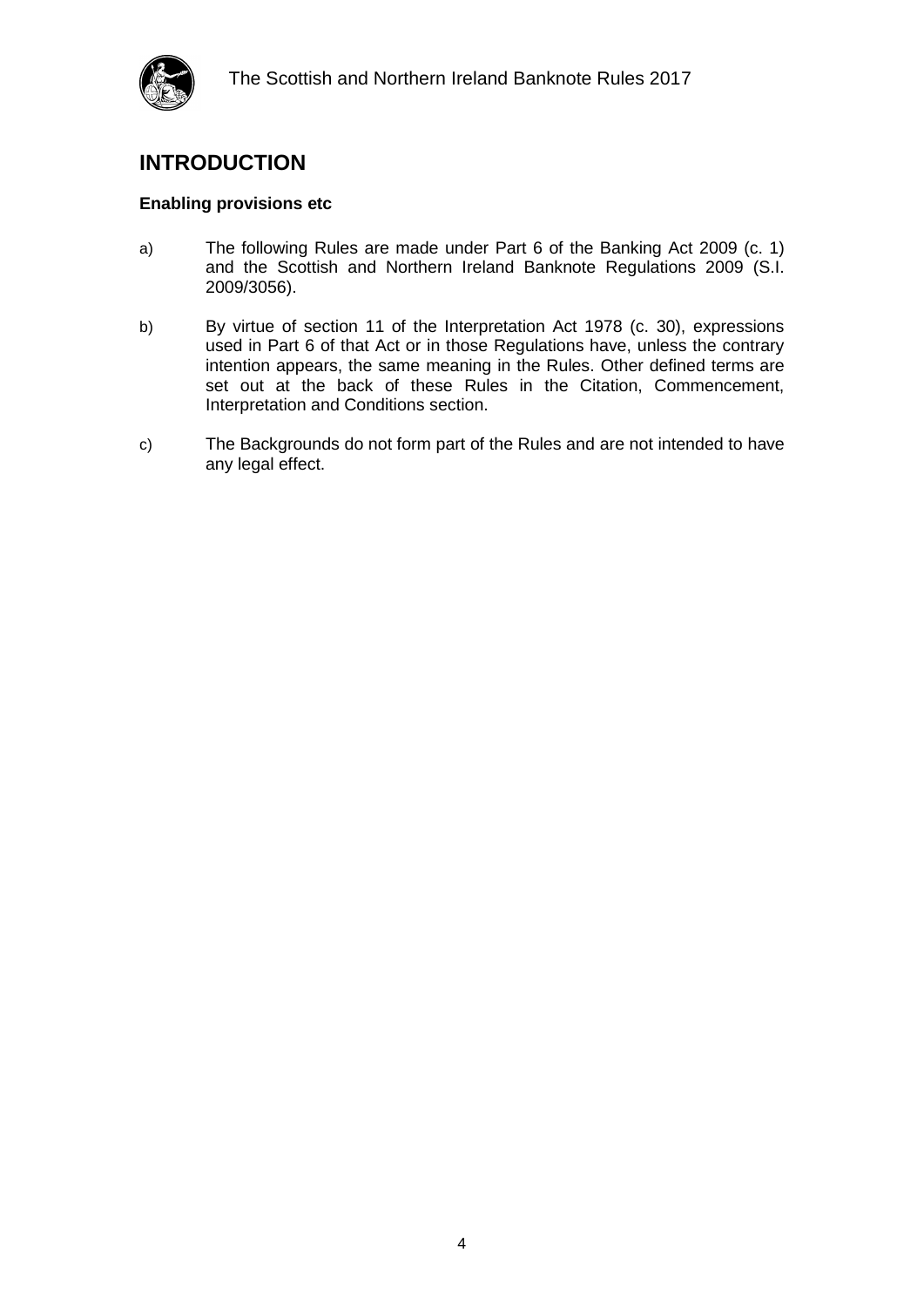

### <span id="page-4-0"></span>**FUNDAMENTAL RULES OF THE S&NI REGIME**

#### *Background*

*The Bank has implemented two overarching Rules that apply across all aspects of the S&NI Regime to embed institutional behaviours that are fundamental to the S&NI Regime. These Rules are consequently termed by the Bank as being 'Fundamental Rules' albeit that they have the same status as all other Rules in the S&NI Regime.*

#### **FUNDAMENTAL RULE 1**

An authorised bank must act with due skill, care and diligence in relation to any aspect of the treatment, holding or issuing of Banknotes that could impact noteholder protection.

#### **FUNDAMENTAL RULE 2**

An authorised bank must deal with the Bank in an open and co-operative way, and must disclose appropriately to the Bank anything of which the Bank could reasonably expect notice in relation to any aspect of the treatment, holding or issuing of Banknotes that could impact noteholder protection.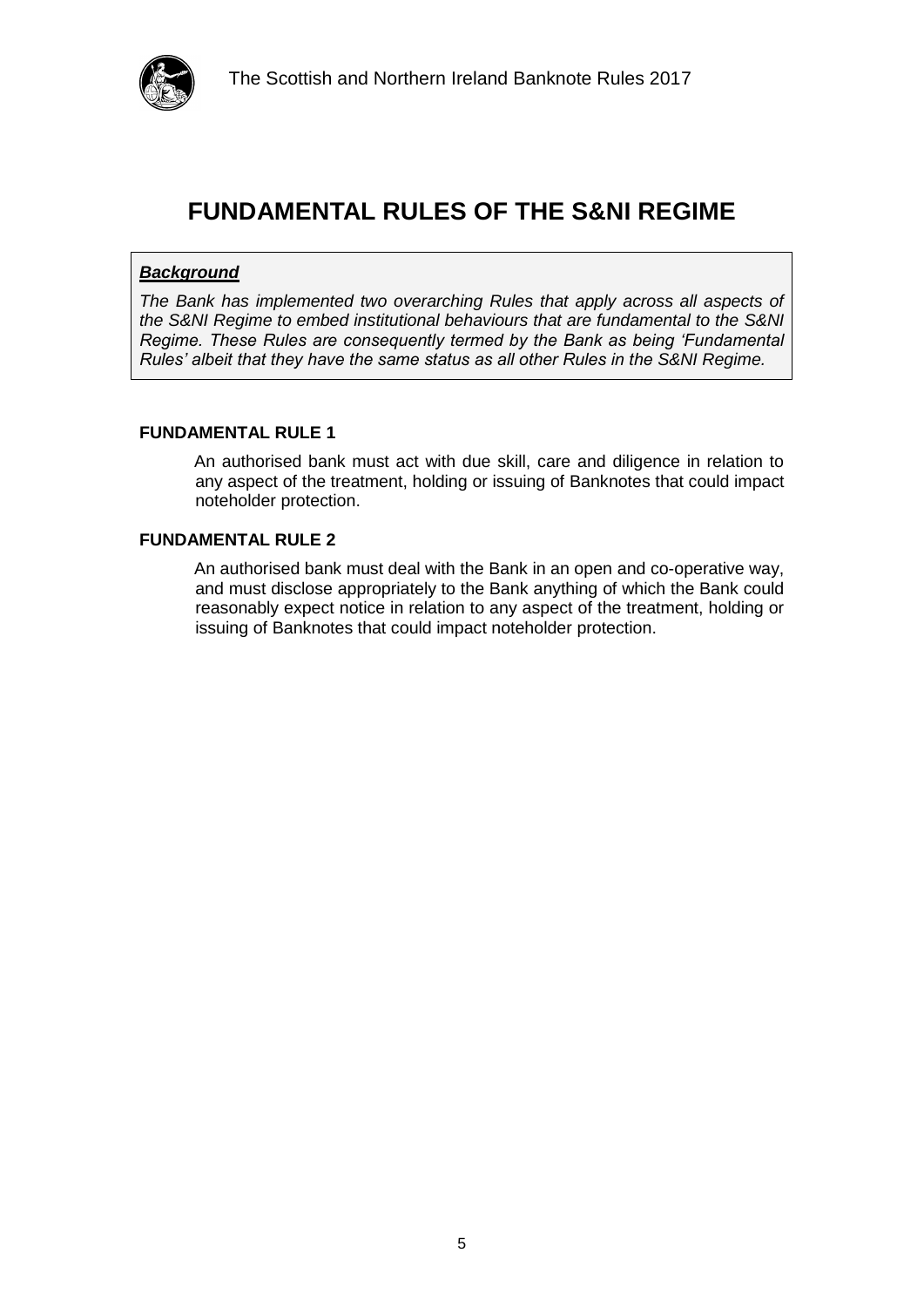

### <span id="page-5-1"></span><span id="page-5-0"></span>**Calculating the Value of Backing Assets to be Held**

#### *Background*

*This Rule states the level of Backing Assets that must be held by each authorised*  bank and defines both Notes In Circulation and Notes With Potential To Enter *Circulation.*

#### *Relevant Legislation*

#### *The Banking Act 2009*

*Section 208 - Banknote*

*Section 217 – Backing Assets*

#### *The Scottish and Northern Ireland Banknote Regulations 2009*

*Regulation 6 – Backing Assets*

*Regulation 7 – Value of Backing Assets to be held by an authorised bank*

- 1. 1 An authorised bank must hold Backing Assets to the Value of all its Notes, whether those Notes are issued or not, except Excluded Notes.
- 1. 2 Notes that must be backed fall into two categories: Notes In Circulation, and Notes With the Potential to Enter Circulation. For the purposes of these Rules, these must be calculated according to the following provisions.
- 1. 3 Once a note being printed satisfies the definition of "Banknote" in section 208 of the Act, it is a Note in Circulation unless:
	- a. the print location is a designated location for the purposes of Rule 4 and the requirements of that Rule and any relevant conditions are satisfied (in which case the note is an Excluded Note); or
	- b. the person contracted to print the Notes is an Approved Agent under Rule 5, but the print location is not designated (in which case the note can be treated as a Note With the Potential to Enter Circulation).

#### <span id="page-5-2"></span>**Notes With the Potential to Enter Circulation**

- 1. 4 A Note With the Potential to Enter Circulation is a note of an authorised bank which it holds and which is not an Excluded Note.
- 1. 5 An authorised bank may treat its Notes held by an Approved Agent not as bearer as Notes With the Potential to Enter Circulation, provided that the authorised bank has not received any value in respect of those Notes.
- <span id="page-5-3"></span>1. 6 An authorised bank may treat as Notes With the Potential to Enter Circulation Notes that it has received within a deposit of mixed Notes which have been processed through a note counting machine to verify authenticity and Value, but which have not yet been sorted from the other Notes in the deposit (the 'Deposit Forecast').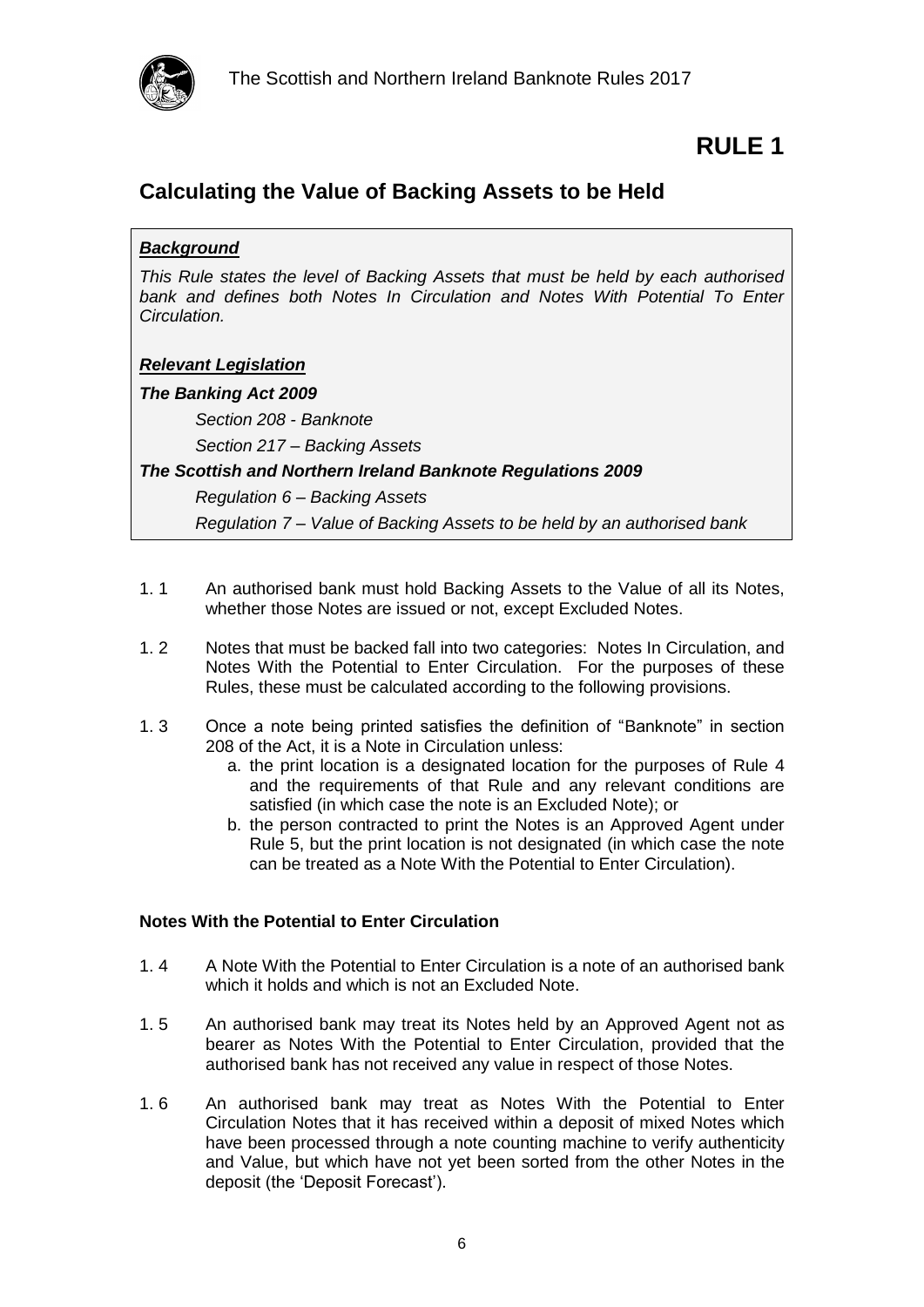

1. 7 In order to estimate the Deposit Forecast for the purposes of Rule [1. 6,](#page-5-3) an authorised bank must use the following formula:

Total Value of the deposit \* Y/Z, where:

Y = Value of the authorised bank's Notes In Circulation (in Scotland or Northern Ireland, as the case may be) as last reported, in £ millions.

 $Z =$  Value of total of all authorised banks' Notes In Circulation (in Scotland or Northern Ireland, as the case may be) as provided by the Bank, in £ millions.

#### <span id="page-6-0"></span>**Notes In Circulation**

- 1. 8 A Note In Circulation is a note of an authorised bank which is not a Note With the Potential to Enter Circulation or an Excluded Note.
- 1. 9 An authorised bank must use the following formula to determine the value of its Notes In Circulation ("**NIC**") as at the commencement of Part 6 of the Act:

#### **NIC = P - D - N - E**

**P** is the Value of all its Notes ever printed.

**D** is the Value of all its Notes ever destroyed by the authorised bank or on its behalf.

**N** is the Value of its Notes With the Potential to Enter Circulation (as calculated for the purposes of these Rules).

**E** is the Value of its Excluded Notes (as calculated for the purposes of these Rules).

1. 10 Thereafter, Notes in Circulation must be calculated as follows:

#### $NIC_n = NIC_{(n-1)} + P_n - D_n + (-N_n) + (-E_n)$

**NIC(n-1)** is the Value of the **NIC** at the end of the previous period. **P<sup>n</sup>** is the Value of Notes printed during the period of calculation.

**D<sup>n</sup>** is the Value of Notes destroyed during that period.

**N<sup>n</sup>** is the Value of the change in Notes With the Potential to Enter Circulation during that period (decrease to be added/increase to be deducted).

**E<sup>n</sup>** is the Value of the change in other Excluded Notes during that period (decrease to be added/increase to be deducted).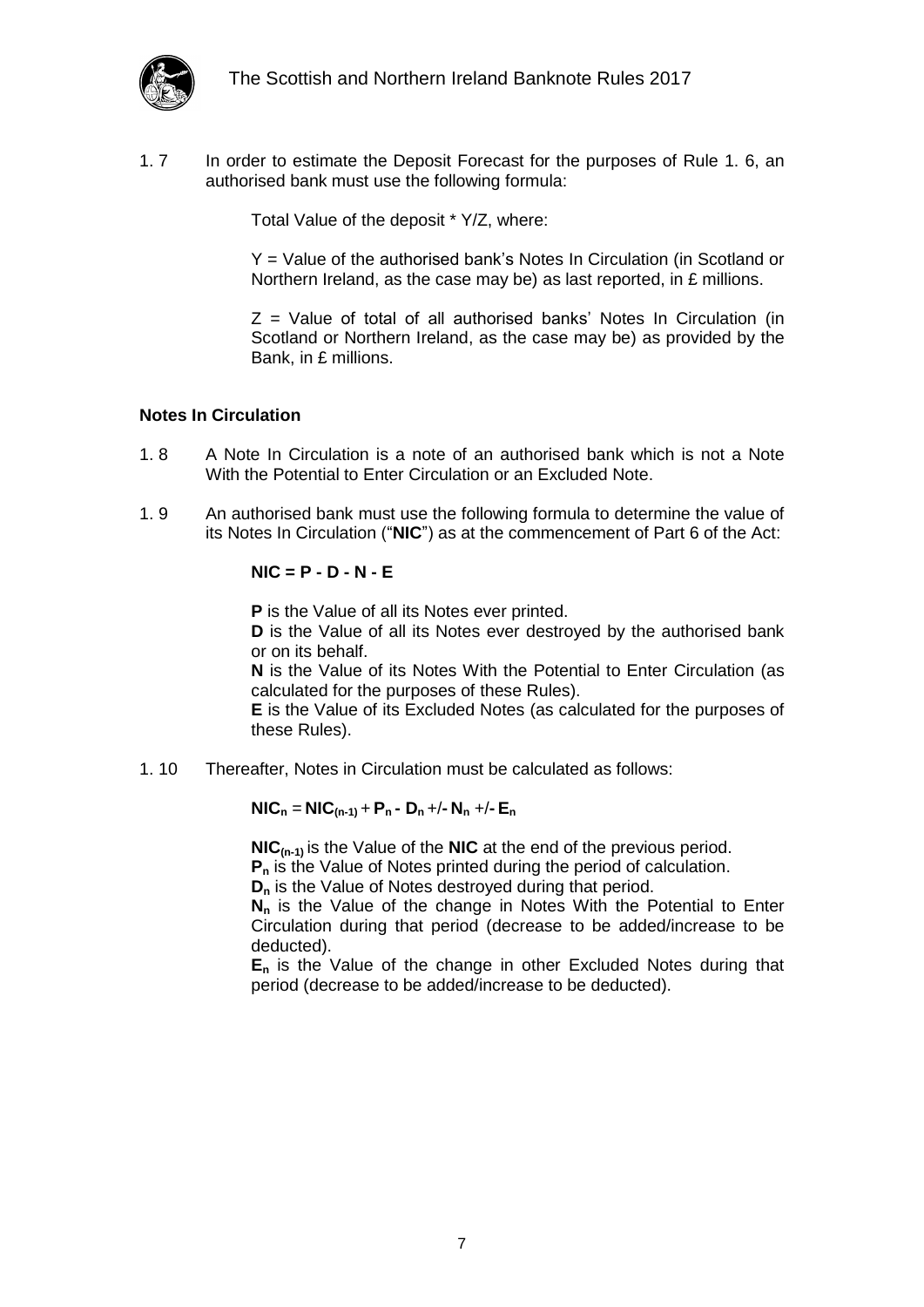

### <span id="page-7-1"></span><span id="page-7-0"></span>**Backing Asset Eligibility**

#### *Background*

*The Regulations specify that at least 60% of an authorised bank's Notes In Circulation must be backed by Bank of England Notes and UK coin and that the remainder, plus all Notes With the Potential to Enter Circulation, must be backed either by such Notes and coin or by way of funds placed on deposit in an interest bearing account at the Bank.*

*This Rule outlines which Bank of England Notes are eligible as Backing Assets and the requirements for holding Backing Assets at the Bank.*

#### *Relevant Legislation*

#### *The Banking Act 2009*

*Section 217 – Backing Assets*

#### *The Scottish and Northern Ireland Banknote Regulations 2009*

*Regulation 3 – Rules*

*Regulation 6 – Backing Assets*

*Regulation 7 – Value of Backing Assets to be held by an authorised bank*

#### <span id="page-7-2"></span>**Eligibility requirements for Backing Assets**

- 2.1 The specified denominations and series of Bank of England Notes for the purpose of Regulation 6(2)(a)(Backing Assets) are:
	- a. where the note is held by the Bank for the purpose of regulation 6(3)(a), any series and any denomination of note;
	- b. where the note is held at an approved location in accordance with regulation 6(3)(b), the series from time to time being issued by the Bank of any denomination which is legal tender in England and Wales under section 1 of the Currency and Bank Notes Act 1954 (c. 12).

#### <span id="page-7-3"></span>**Designated Backing Account at the Bank**

- 2.2 The authorised bank may submit an application for the Bank to open a sterling account in the name of the authorised bank and to designate it as a backing account (a "designated backing account"). Any such designated backing account will be subject to the Bank's terms and conditions for such accounts (as amended from time to time).
- 2.3 The authorised bank may only make a request to withdraw funds from its designated backing account:
	- a. where permitted by the Bank, through the Notes IT System portal in accordance with the Bank's procedures; or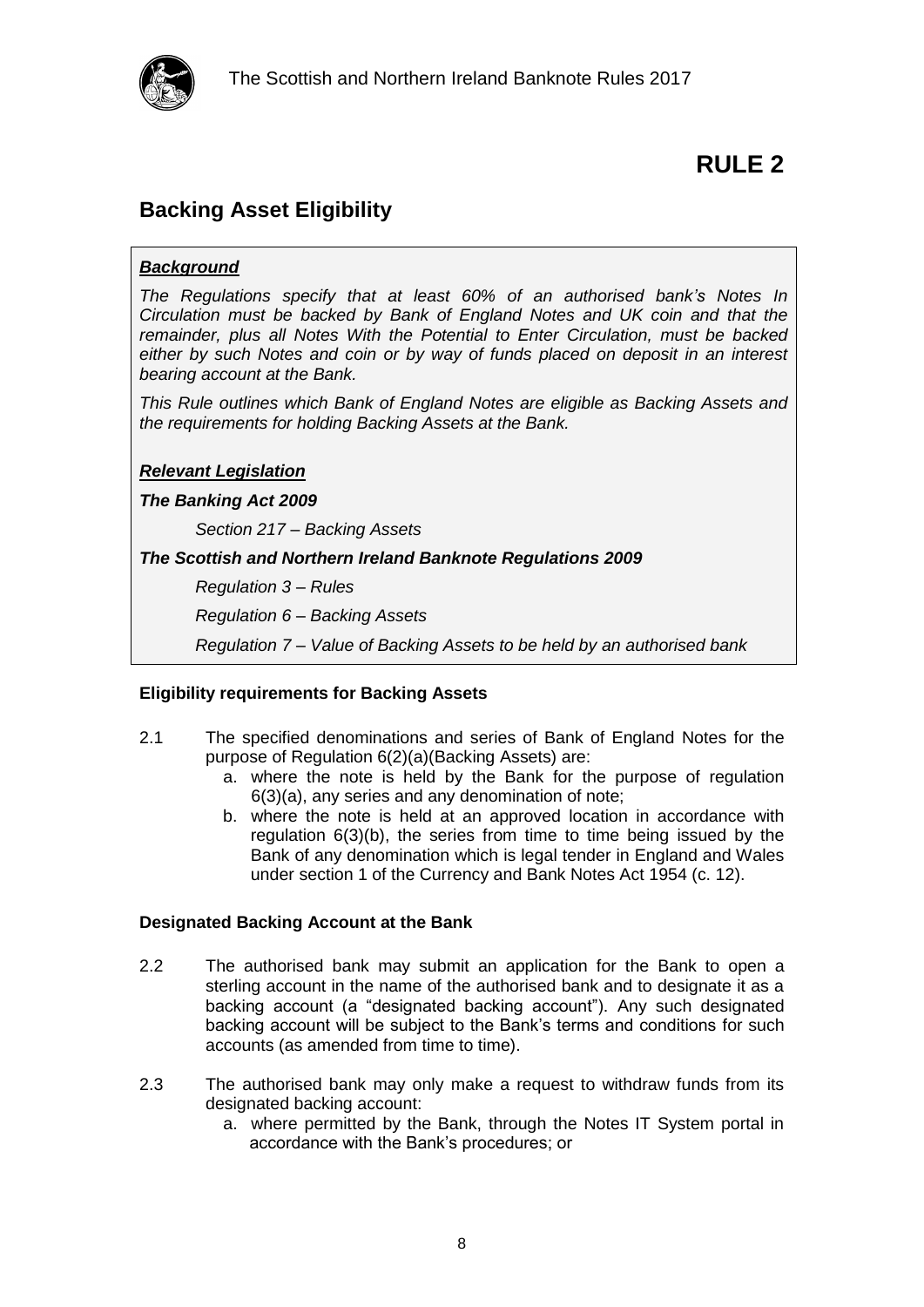

- b. in the event that the authorised bank cannot use the portal (whether because it lacks permission or because the portal is unavailable), using the Alternative Processing Procedures specified in Rule 6.17.
- 2.4 An authorised bank may not withdraw funds from its designated backing account where the Bank has notified it that the Bank is of the opinion that a withdrawal would result in the authorised bank failing fully to back its note issue.

#### <span id="page-8-0"></span>**Backing Assets held at the Bank in the form of Notes**

- 2.5 An authorised bank may only hold Backing Assets in the form of Notes at the Bank if it has a designated backing account.
- 2.6 Where an authorised bank holds Backing Assets in the form of Notes at the Bank, the Value of the Notes must be a multiple of £5.
- 2.7 An authorised bank wishing to acquire Notes from the Bank to be held at the Bank as Backing Assets or return such Notes to the Bank must:
	- a. make the relevant request on a day which is a Business Day for the Bank, by 2pm on the day in question;
	- b. instruct the Bank to fund the transaction by debiting or (as the case may be) crediting its designated backing account; and
	- c. where permitted by the Bank:
		- i. use the Notes IT system portal in accordance with the Bank's procedures; or
		- ii. in the event that the authorised bank cannot use the portal (whether because it lacks permission or because the portal is unavailable) make requests using the Alternative Processing Procedures specified in Rule 6.17.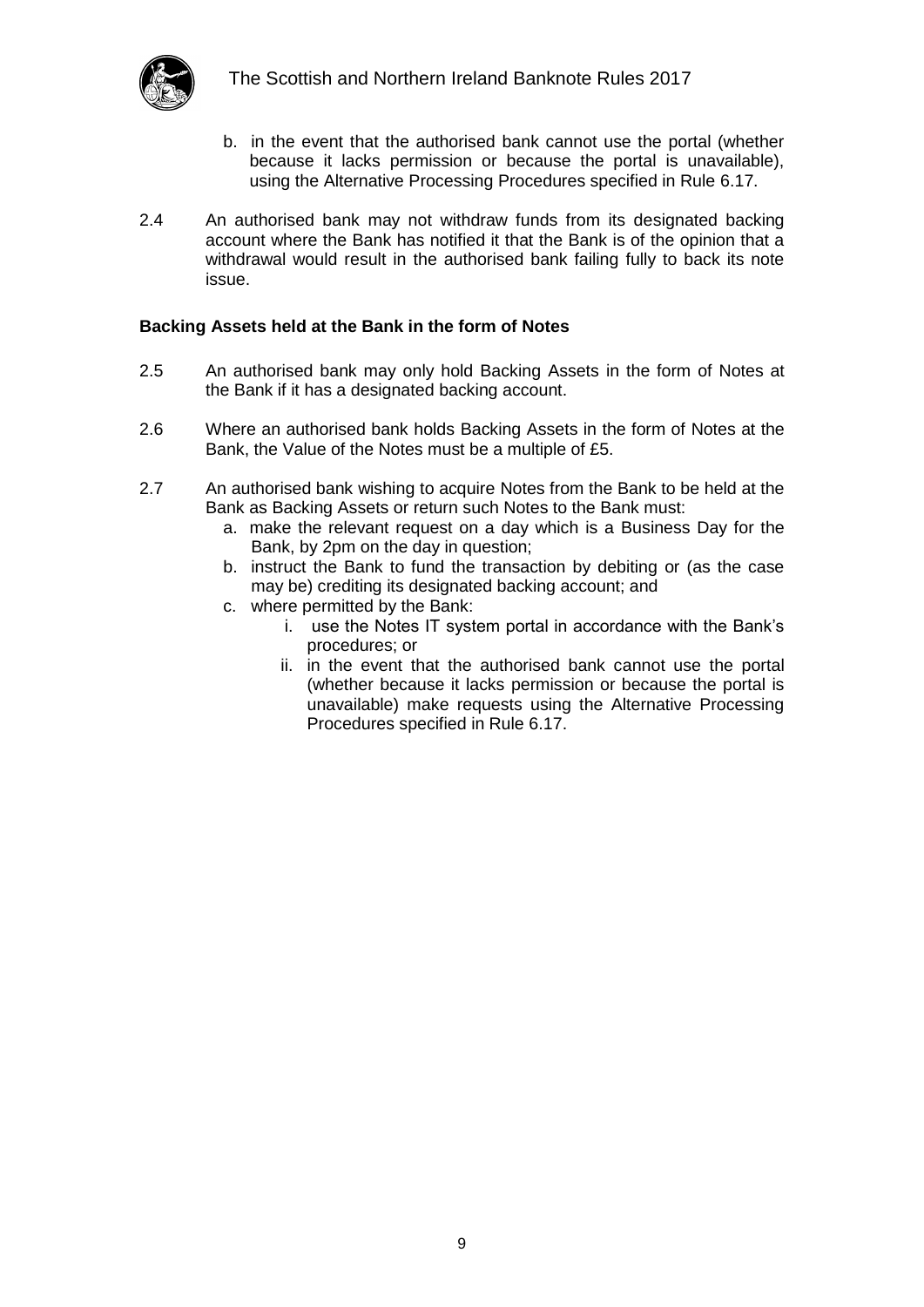

### <span id="page-9-1"></span><span id="page-9-0"></span>**Excluded Notes**

#### *Background*

*This Rule sets out which types of Notes are eligible to be classed as Excluded Notes, including requirements specific to the treatment of these Notes, e.g. the destruction of Excluded Notes.*

#### *Relevant Legislation*

#### *The Scottish and Northern Ireland Banknote Regulations 2009*

*Regulation 7 – Value of Backing Assets to be held by an authorised bank* 

#### <span id="page-9-2"></span>**Excluded Notes**

- 3.1 Notes of an authorised bank are Excluded Notes provided that:
	- a. they are held at a location designated in accordance with Rule 4 (a "designated location");
	- b. all conditions which the Bank specifies as applicable to the Notes are complied with; and
	- c. the Notes are:
		- i. New Notes;
		- ii. Notes Awaiting Destruction;
		- iii. Notes Held by the Printer;
		- iv. Returned Notes;
		- v. Working Stock;
- 3.2 Notes which are not in a category specified in Rule 3.1 are Excluded Notes if:
	- a. the Bank has specified conditions for the purpose of this Rule 3.2; and
	- b. those conditions are complied with.
- 3.3 Notes held by the Bank for the purposes of operating the Scottish and Northern Ireland Machine Testing Framework are Excluded Notes but authorised banks may declare these Notes as Notes In Circulation or Notes With Potential to Enter Circulation.

#### <span id="page-9-3"></span>**Destruction of Excluded Notes**

- 3.4 When an authorised bank destroys its Notes, it must ensure that they are granulated or shredded using appropriate machinery so as to make it impossible to reconstruct an individual Banknote.
- 3.5 Bulk Destruction may take place at the authorised bank's own premises or elsewhere.
- 3.6 An authorised bank must, within one month of a request by the Bank, provide the Bank with such certificates for on-line destruction as the Bank may from time to time require.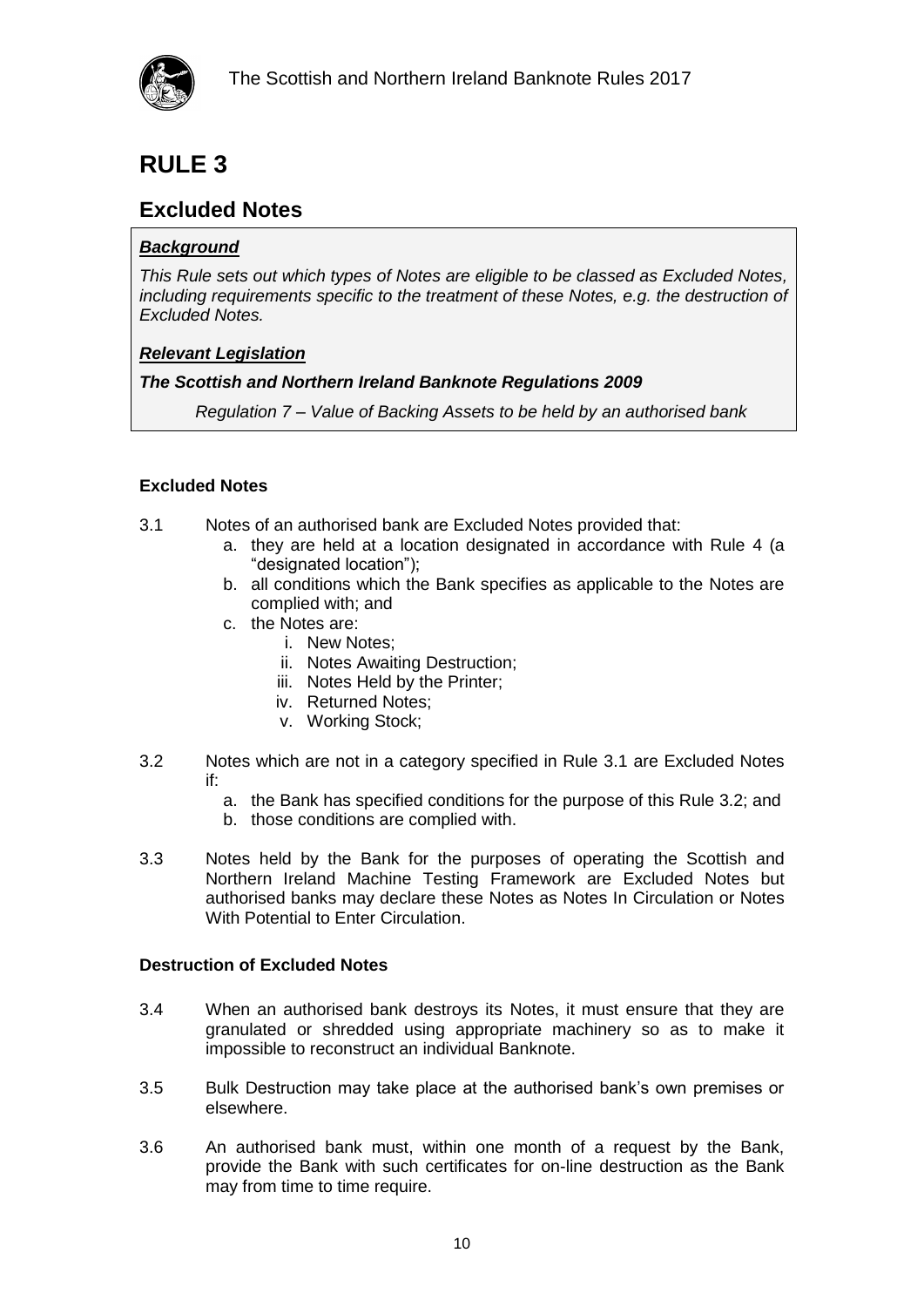

- 3.7 An authorised bank must retain records relating to on-line destruction for a period of no less than two years from the date of destruction taking place.
- 3.8 If the note destruction machinery breaks down during the destruction process, so as to prevent an authorised bank from completing the destruction in time for the reporting deadline, the authorised bank must:
	- a. before the relevant reporting deadline, notify the Bank that there has been such a breakdown;
	- b. confirm to the Bank its best estimate of the Values of Notes destroyed and Notes not yet destroyed;
	- c. ensure that the Notes which were due for destruction but are not yet destroyed are held as Excluded Notes;
	- d. retain CCTV footage of the event until such time as agreed with the Bank.
- 3.9 For the purposes of reporting under Rule 3:
	- a. for any report due within 24 hours of the breakdown, the authorised bank may report based on figures calculated as if no Notes have been destroyed as part of the process;
	- b. for any report due more than 24 hours after the breakdown, the authorised bank must count the Notes which were due for destruction but are not yet destroyed and report on the actual value of Notes not yet destroyed.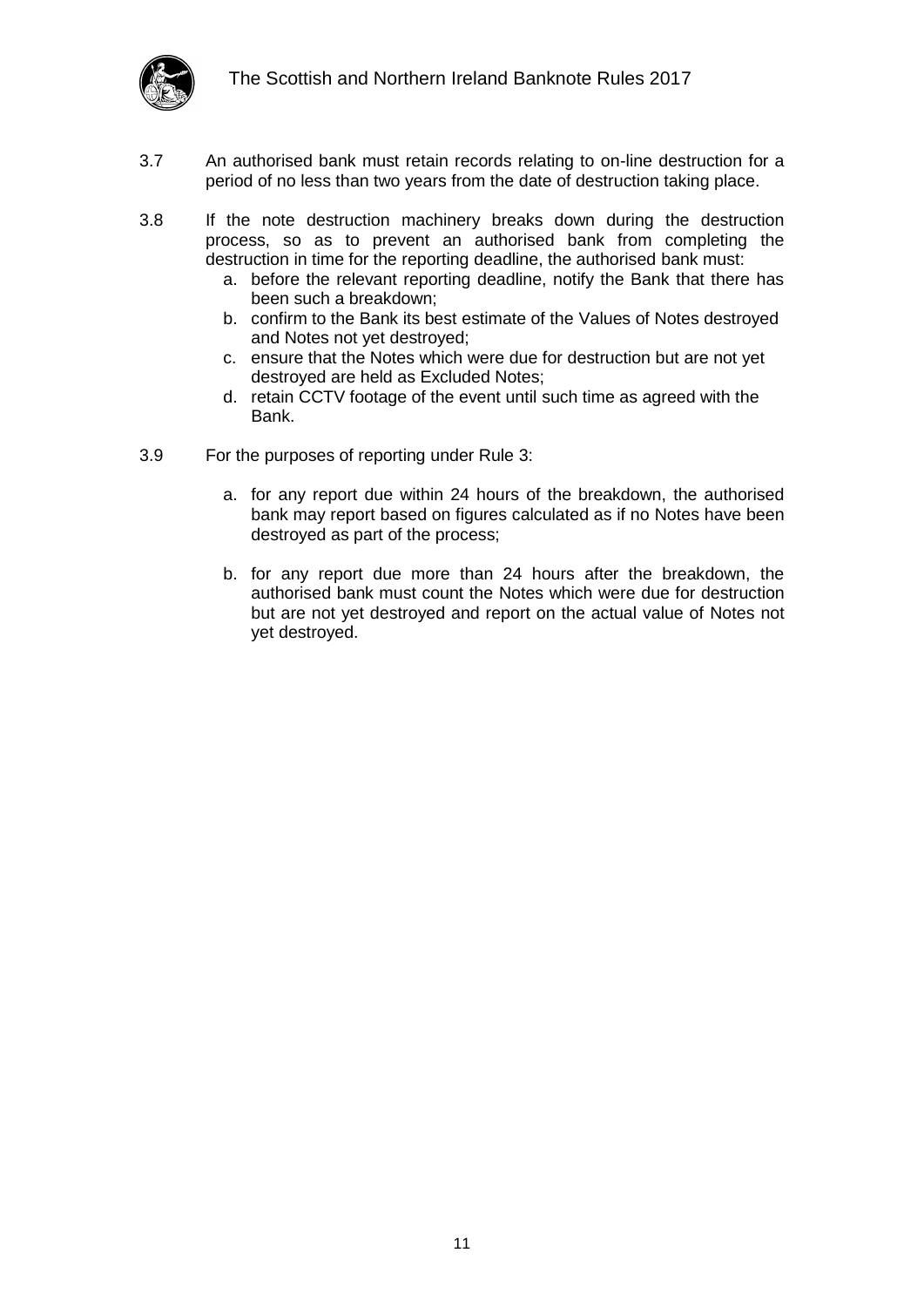

### <span id="page-11-1"></span><span id="page-11-0"></span>**Application for Approved and Designated Locations**

#### *Background*

*This Rule covers the requirements for a location to become approved for the holding of Backing Assets and/or designated for the holding of Excluded Notes.* 

#### *Relevant Legislation*

#### *The Banking Act 2009*

*Section 217 – Backing assets*

*The Scottish and Northern Ireland Banknote Regulations 2009*

*Regulation 6 – Backing assets*

*Regulation 7 – Value of Backing Assets to be held by an authorised bank*

*Regulation 8 – Interest on a designated account*

#### <span id="page-11-2"></span>**Rules applicable to approved locations and designated locations**

- 4.1 An application by an authorised bank for the Bank to approve a location for the holding of its Backing Assets (an "approved location") or designate a location for the holding of its Excluded Notes (a "designated location") must include the following information:
	- a. full address of the property;
	- b. legal and beneficial owner of the property;
	- c. freehold/leasehold status of the property;
	- d. mortgages, liens and any other charges against the property;
	- e. details of all other persons with a legal or beneficial interest in the property;
	- f. OS 1:1250 scale map of the location marked with the boundaries of the property;
	- g. floor plan of the buildings forming part of the location;
	- h. details of the insurance policy/ies of the location including the risk covered, any excess and any limits;
	- i. any further information that the Bank may reasonably require.
- 4.2 If facilities at the location are to be operated by a third party on behalf of the authorised bank the following information must also be provided:
	- a. legal name of the third party;
	- b. a copy of an outsourcing agreement in writing between the authorised bank and the third party;
	- c. any further information that the Bank may reasonably require.
- 4.3 An authorised bank applying for the approval of a location for the holding of its Backing Assets or designation of a location for the holding of Excluded Notes must arrange for any inspections of the location by the Bank's appointee necessary or desirable to establish whether it is appropriate to grant approval or to designate (as applicable).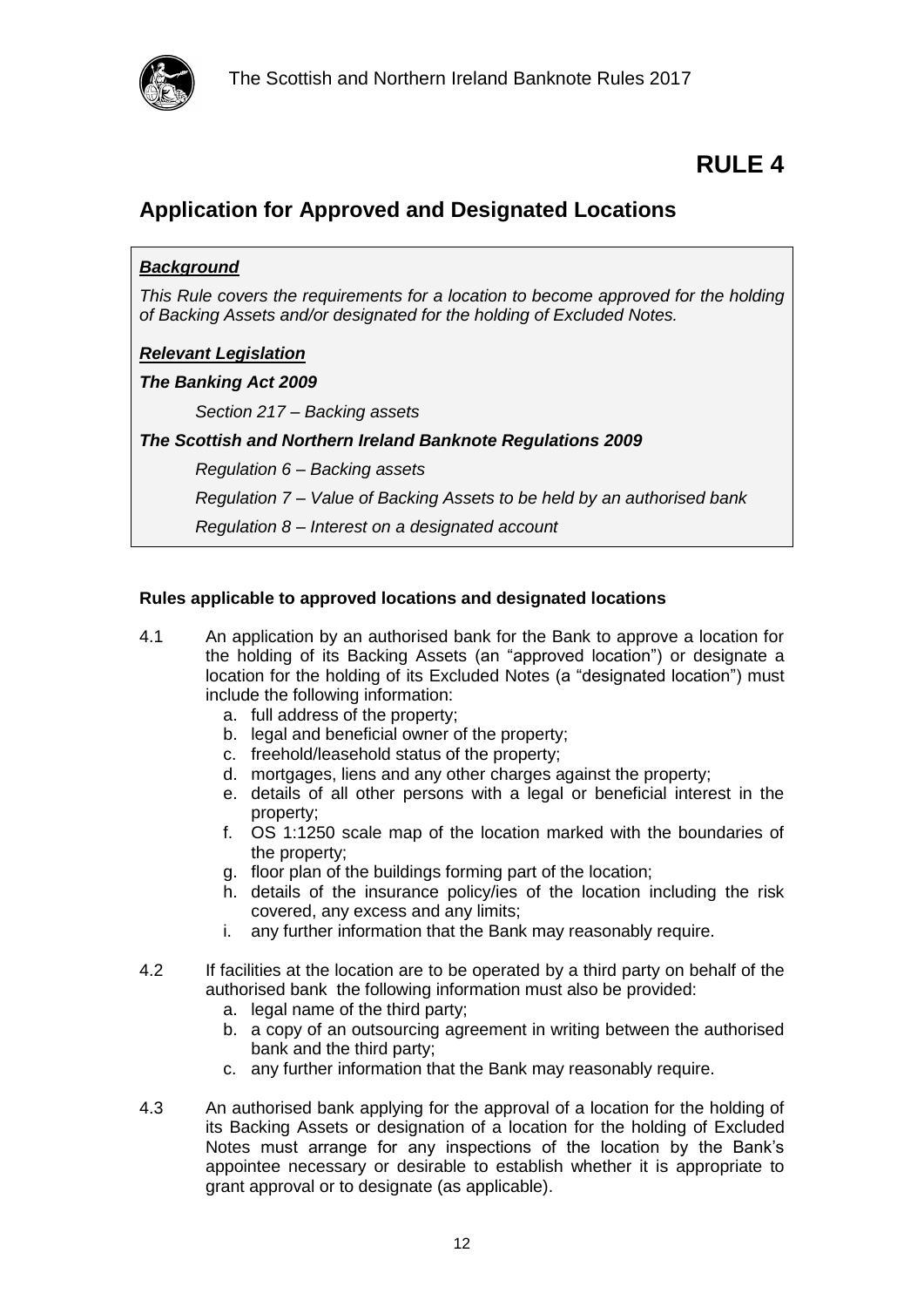

- 4.4 Where the Bank grants an authorised bank approval of a location for the holding of its Backing Assets or designation of a location for the holding of Excluded Notes subject to conditions, the authorised bank must ensure that the approved location or designated location (as applicable) meets those conditions.
- 4.5 Where the Bank has refused to grant an authorised bank approval of a location for the holding of its Backing Assets or designation of a location for the holding of its Excluded Notes, any subsequent application by the authorised bank in respect of that location must include details of those deficiencies previously identified by the Bank that are capable of remedy and any steps taken to remedy any deficiencies previously identified by the Bank.
- 4.6 An authorised bank must permit the Bank's appointees to inspect its approved locations and/or designated locations, or ensure that he or she can do so, for the purpose of monitoring continued compliance with the relevant Regulations, Rules and conditions. Such inspections may take place unannounced and may include the opening of cages, parcels or packets of Notes and bags or rolls of coin.

#### <span id="page-12-0"></span>**Rules specific to holding Backing Assets at an Approved location**

4.7 An authorised bank may only apply for a location to be approved by the Bank of England for the holding of its Backing Assets if the location is within the United Kingdom.

#### <span id="page-12-1"></span>**Rules specific to holding Excluded Notes at a Designated location**

- 4.8 An authorised bank may apply for any location to be designated by the Bank for the holding of its Excluded Notes. If the location is not within the United Kingdom then Rules 4.9 – 4.12 also apply. For designated locations outside the United Kingdom, the same or equivalent information listed in Rule 4.1 for the jurisdiction of the designated location must be provided.
- 4.9 If the facilities at the location are operated by a third party and are outside the United Kingdom, the agreement between the authorised bank and the third party must include provisions which entitle the Bank in the event either party enters insolvency, liquidation, winding-up, receivership, administration, administrative receivership or any similar proceedings or if any application is made seeking any reorganisation, arrangement, moratorium, composition, readjustment, dissolution or similar relief (or any analogous procedure or step is taken in any jurisdiction) and notwithstanding any non-performance by either party under the agreement to:
	- a. enter the premises at the location whose facilities are operated on behalf of the authorised bank (whether by licence or otherwise) and take immediate control of the authorised bank's Unissued Banknotes at that location; and/or
	- b. issue directions in relation to the authorised bank's Unissued Banknotes at that location (including, but not limited to the destruction of the Unissued Banknotes), with which the third party must comply; and/or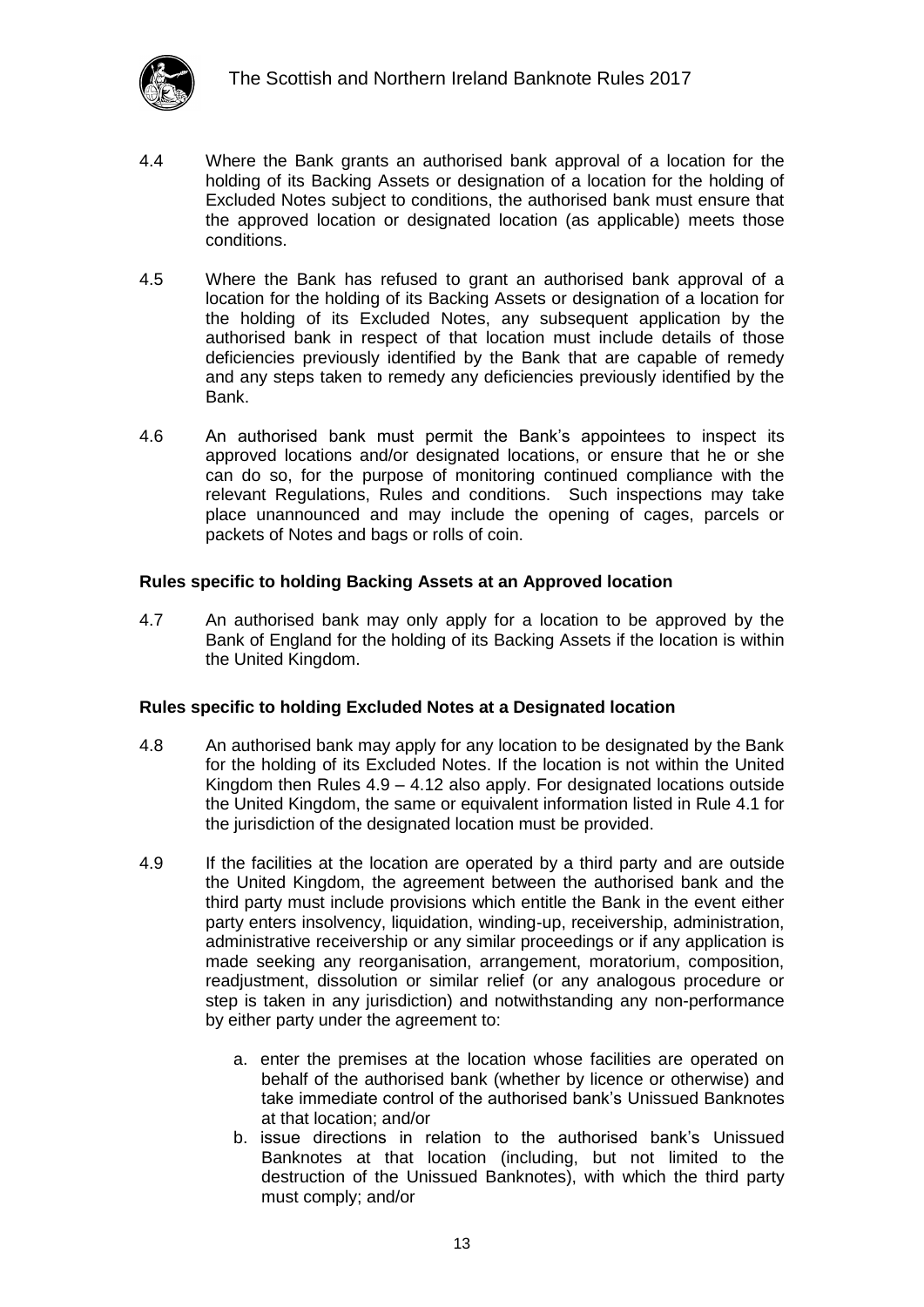

- c. such other provisions as the Bank in its sole discretion requires.
- 4.10 If the location whose facilities are operated by a third party is outside the United Kingdom, the agreement between the authorised bank and the third party must include provisions which:
	- a. prevent either party from encumbering the Notes without the prior written consent of the Bank;
	- b. confirm that any Notes held as Excluded Notes at the location are held by the third party not as bearer; and
	- c. ensure that the provisions which benefit the Bank survive any termination upon an event set out in Rule 4.9 (or any analogous procedure or step taken in any jurisdiction).
- 4.11 If the location whose facilities are operated by a third party is outside the United Kingdom, the Bank requires an independent legal opinion from an appropriately qualified lawyer, in a form acceptable to the Bank, to cover such matters as the Bank considers appropriate, including but not limited to the enforceability of the agreement between the authorised bank and the third party and/or the Bank's rights over the Notes in the event of the insolvency of the authorised bank and/or the third party's insolvency.
- 4.12 If the location is outside the United Kingdom, the following may also be requested of the authorised bank at the sole discretion of the Bank:
	- a. undertakings from the authorised bank in favour of the Bank which include :
		- i. an undertaking not to encumber the Notes without the prior written consent of the Bank;
		- ii. an undertaking entitling the Bank in the event the authorised bank enters insolvency, liquidation, winding-up, receivership, administration, administrative receivership or any similar proceedings or if any application is made seeking any reorganisation, arrangement, moratorium, composition, readjustment, dissolution or similar relief (or any analogous procedure or step is taken in any jurisdiction) to (a) enter the location and take immediate control of the authorised bank's Unissued Banknotes at that location; and/or (b) issue directions in relation to the authorised bank's Unissued Banknotes at that location (including, but not limited to the destruction of the Unissued Banknotes); and/or
		- iii. any further information, undertakings or documentation as the Bank may reasonably require.

#### <span id="page-13-0"></span>**Backing assets and Excluded Notes in transit**

- 4.13 A location is a designated location for the holding of Excluded Notes and/or, if located within the United Kingdom, an approved location for the holding of Backing Assets if it satisfies the following conditions:
	- a. it is being used for the temporary storage of Backing Assets and/or Excluded Notes, or movement between vehicles whilst those Backing Assets and/or Excluded Notes are in transit between locations approved and/or locations designated following an application under Rule 4, or it is a vehicle used for transporting Backing Assets and/or Excluded Notes between locations approved or locations designated following an application under Rule 4;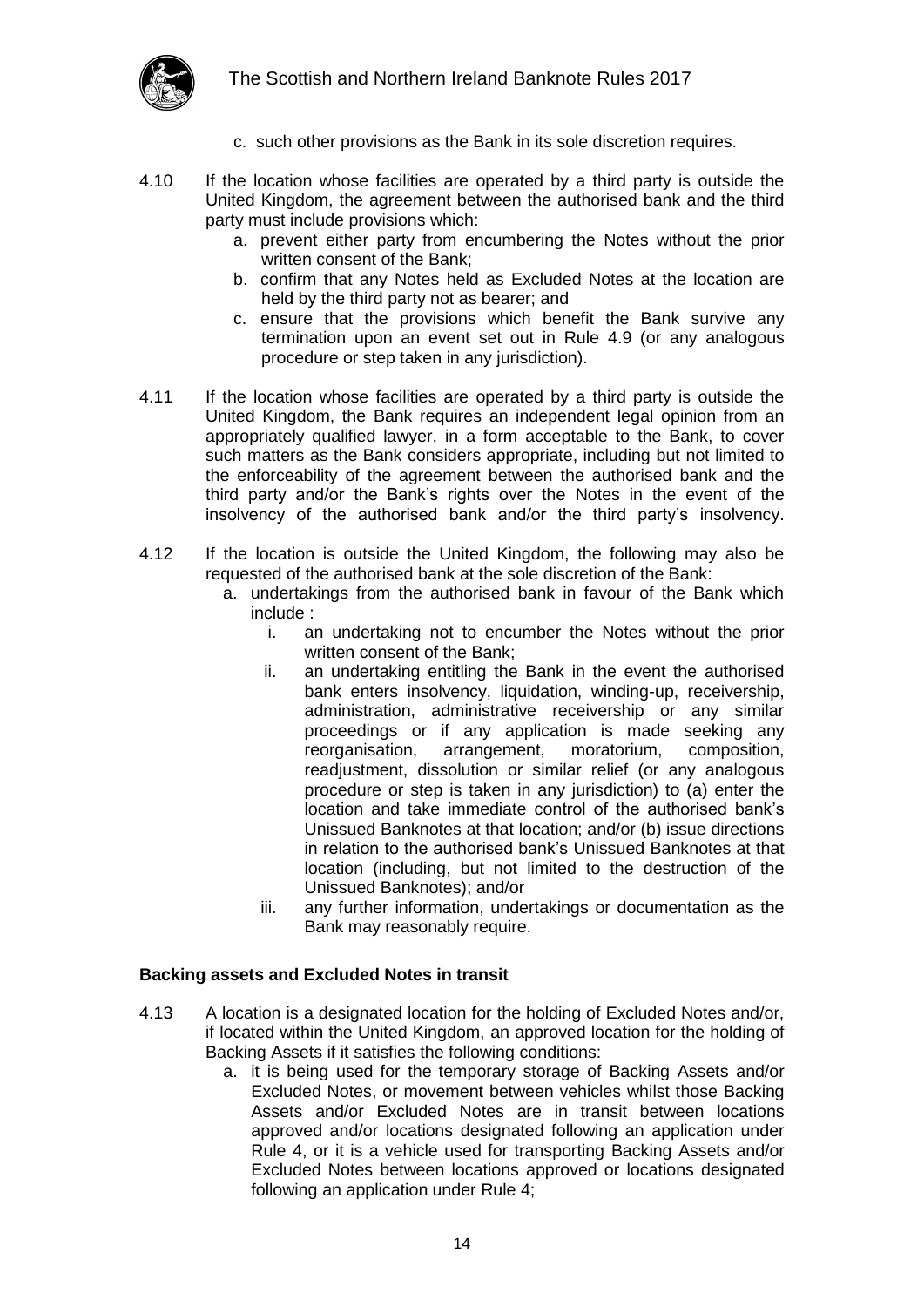

- b. the Backing Assets and / or Excluded Notes are held securely at all times;
- c. the Backing Assets and / or Excluded Notes are insured for full Value whilst in transit;
- d. the Backing Assets and / or Excluded Notes are not in a location specified in a. above for longer than 48 hours (or any other period of time agreed with the Bank in advance in the case of Excluded Notes only) before being delivered to an approved location (for Backing Assets) and/or a designated location (for Excluded Notes) which is approved and/or designated following an application under Rule 4, save upon the occurrence of a Force Majeure Event or in exceptional circumstances (as determined by the Bank in its sole discretion);
- e. any vehicle transporting the Backing Assets and/or Excluded Notes must be an Armoured vehicle unless transit arrangements are in compliance with the transit arrangements agreed in advance by the Bank, save in exceptional circumstances;
- f. the Backing Assets or Excluded Notes are reported as specified in Rule 3.1 and Rule 3.2 and Rule 4.15 and Rule 6; and
- g. such further conditions as the Bank may specify in writing.
- 4.14 For Backing Assets, any vehicle in which the Notes or coin are transported must remain within the United Kingdom at all times.
- 4.15 Where an authorised bank intends to move Backing Assets and/or Excluded Notes in accordance with Rule 4.13 between 4pm on a day and 6am on the following day:
	- a. in the report it gives as of 4pm, it must report those Backing Assets and/or Excluded Notes as in transit during that period; and
	- b. if the Backing Assets and/or Excluded Notes are delivered to a (nonvehicular) approved location (for Backing Assets) or a (non-vehicular) designated location (for Excluded Notes) of the authorised bank during that period, it must hold them as Backing Assets or Excluded Notes (as applicable) under the appropriate conditions at that location until 6am the next Business Day.
- 4.16 Where an authorised bank reports Notes as held at one of its (non-vehicular) approved locations (for Backing Assets) or (non-vehicular) designated locations (for Excluded Notes) in the report it gives as of 4pm on a day, it must continue to hold those Notes as Backing Assets or Excluded Notes (as applicable) at that location until 6am the next Business Day.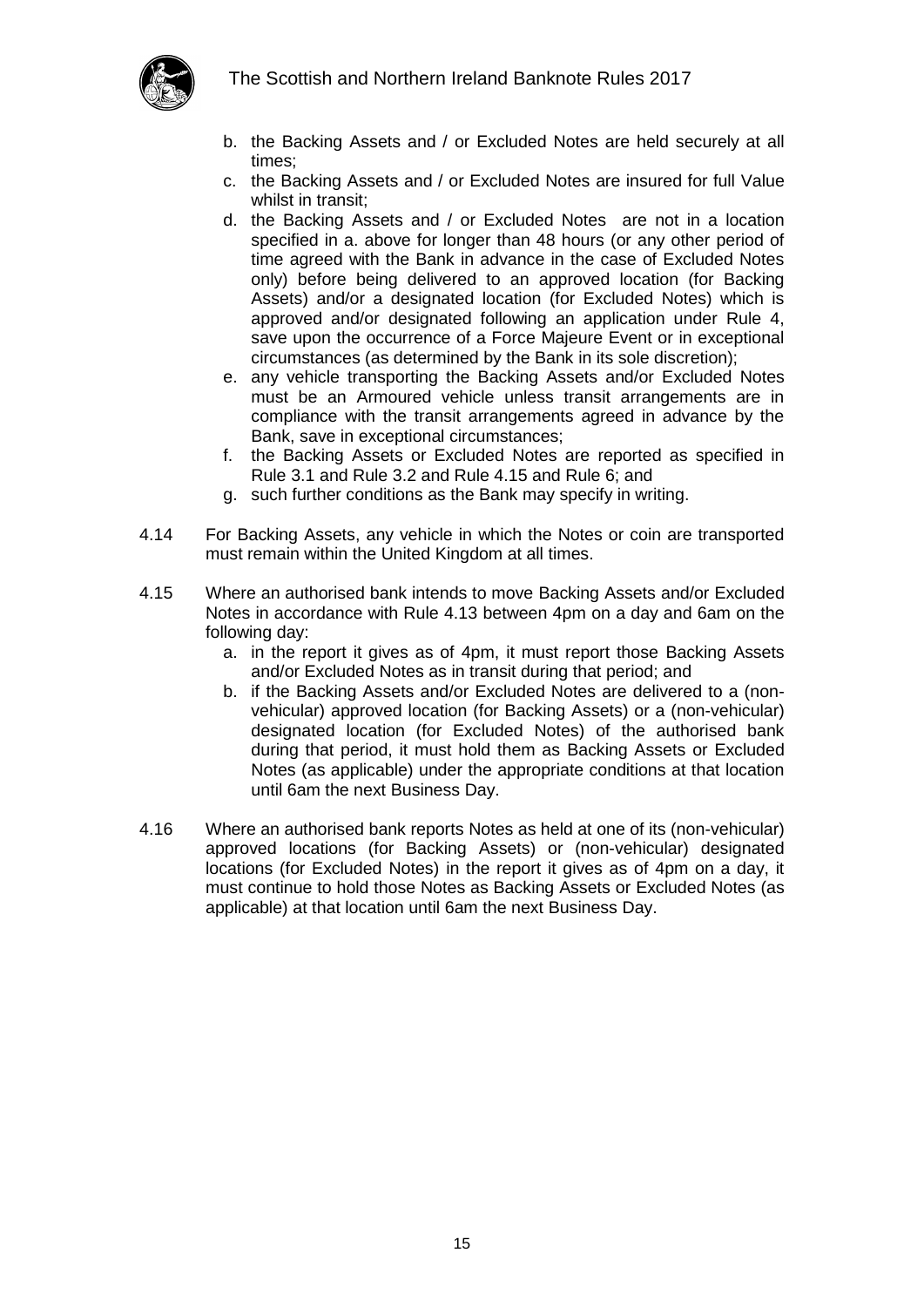

### <span id="page-15-1"></span><span id="page-15-0"></span>**Agents**

#### *Background*

*The Bank may approve an agent of an authorised bank, such as another commercial bank, cash handler or Printer of Notes, to hold Notes of the authorised bank not as bearer, and thereby enable those Notes to be backed as Notes With the Potential to Enter Circulation.*

*This Rule sets out the requirements that must be met by an authorised bank in relation to such an agent both when seeking approval from the Bank on an ongoing basis.*

#### *Relevant Legislation*

#### *The Banking Act 2009*

*Section 218 – Information*

#### *The Scottish and Northern Ireland Banknote Regulations 2009*

*Regulation 10 – Unissued Banknotes*

- 5.1 For the purposes of this Rule, an Approved Agent is a person for the time being approved by the Bank for the purpose of holding an authorised bank's Banknotes other than as bearer on behalf of that authorised bank ("Approved Agent").
- 5.2 The Bank of England is an Approved Agent as defined by Rule 5.1 when holding any authorised bank's Banknotes other than as bearer. Rules 5.6, 5.7, 5.9, 6.15(b), 6.29(c) and 6.33 do not apply to the Bank in its capacity as an Approved Agent.
- 5.3 A person is an Approved Agent if they are holding an authorised bank's Notes other than as bearer and:
	- a. all Notes held other than as bearer by that person are Notes in Circulation or are Notes with the Potential to Enter Circulation declared as Notes in Circulation; and
	- b. that person is not a Printer or a person that destroys Notes for an authorised bank.
- <span id="page-15-2"></span>5.4 An authorised bank may apply for persons other than those in Rules 5.2 and 5.3 to be approved as an agent.
- 5.5 Subject to Rules 5.2 and 5.3, an application by an authorised bank for a person to be an Approved Agent must include the following information:
	- a. full legal name of the agent;
	- b. details of the usual business of the agent;
	- c. specific tasks the agent will carry out on behalf of the authorised bank;
	- d. location(s) where the authorised bank's Notes, not being held as bearer, will be held by the agent;
	- e. details of the insurance policy of such location(s), including the risk covered, any excess and any limits;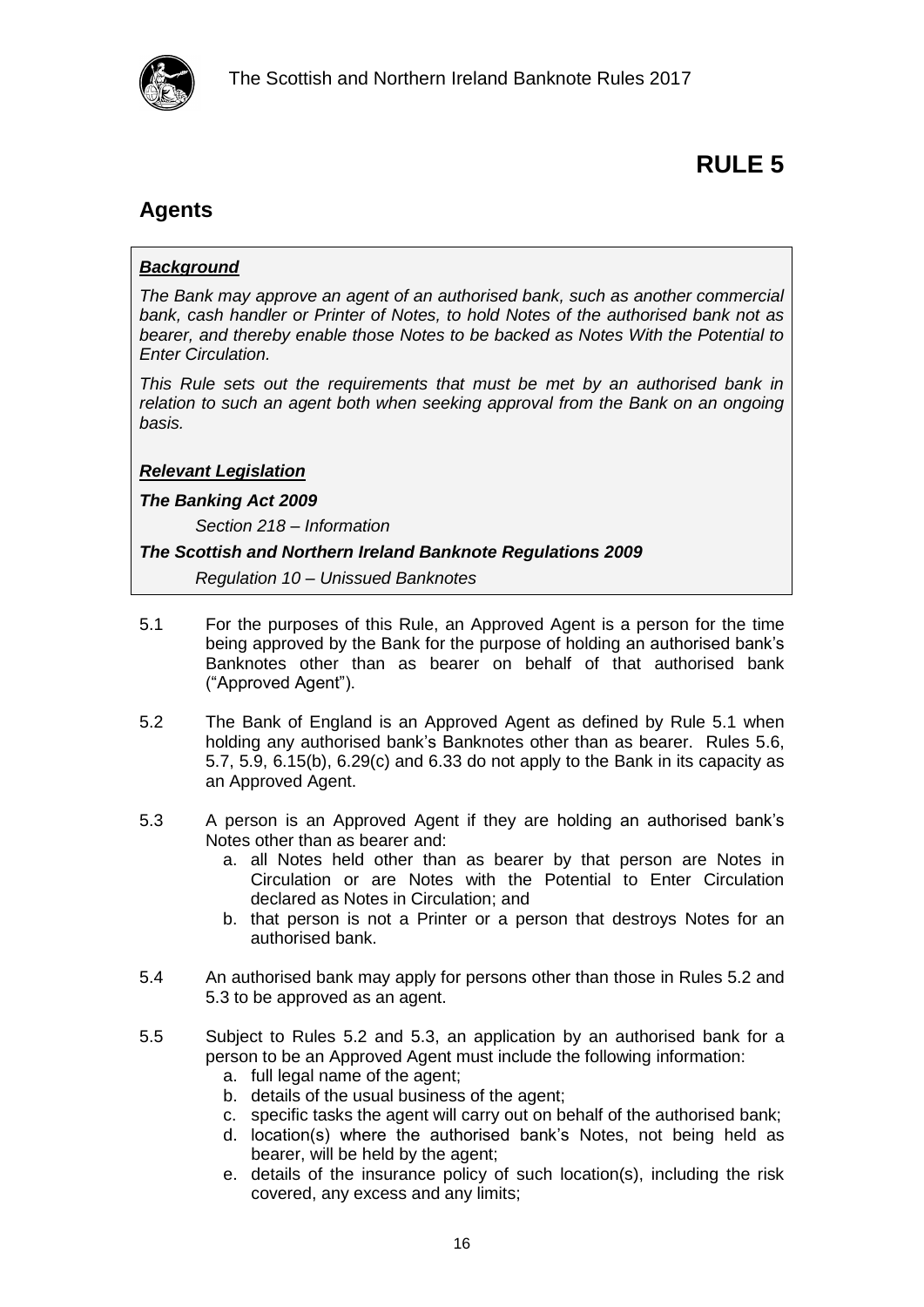

- f. evidence that the agent holds any licences required by relevant national legislation;
- g. any further information that the Bank may reasonably require.
- 5.6 Subject to Rule 5.2, an authorised bank must, in respect of any Approved Agent that prints Notes for it, ensure that the Approved Agent, within one month of any print order being completed, provides the Bank with certificates relating to the printing, specifying the exact series, denomination and number of Notes printed for the issuing bank.
- 5.7 Subject to Rule 5.2, an authorised bank with an Approved Agent must authorise and instruct the agent to cooperate with the Bank in relation to any enquiry that the Bank makes to verify the Value and denominations of the authorised bank's Notes that the agent holds or has held other than as bearer.
- 5.8 It is a condition of an approval under Rule [5.4](#page-15-2) that upon request by the Bank:
	- a. the authorised bank must provide a demonstration or explanation of the procedures that are in place for the Approved Agent to report to it when Notes are issued by the agent;
	- b. the authorised bank must submit its records relating to Notes held by an Approved Agent, other than as bearer, to the Bank for audit.
- 5.9 Subject to Rule 5.2, an authorised bank must, in respect of any Approved Agent that destroys Notes for it, ensure that the Approved Agent:
	- a. provides the Bank with a destruction certificate for any Bulk Destruction carried out on behalf of the authorised bank within one month of the destruction being completed;
	- b. provide such certificates for on-line destruction as the Bank may from time to time require within one month of a request being made;
	- c. retains records relating to on-line destruction for a period of no less than two years from the date of destruction taking place.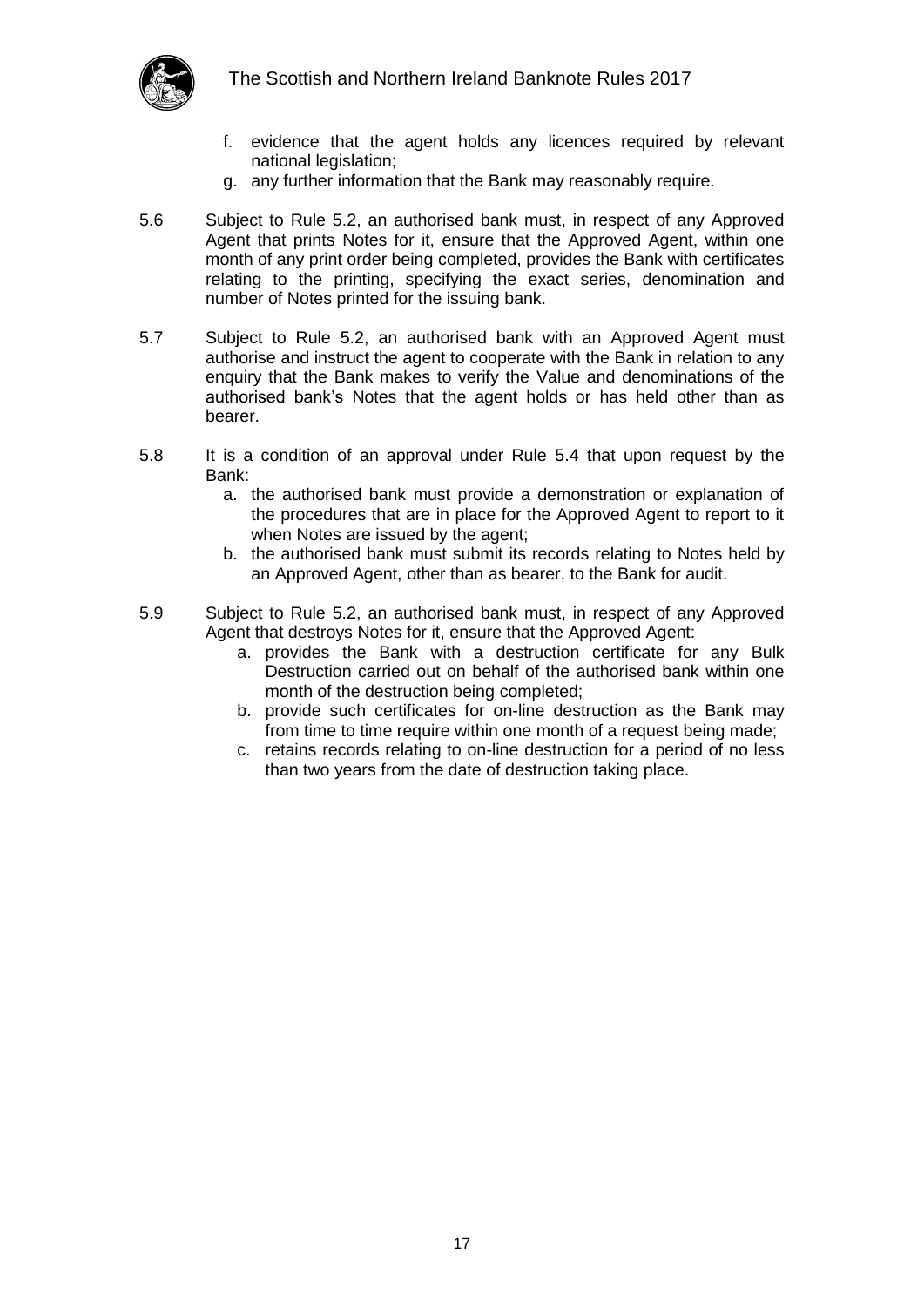

### <span id="page-17-1"></span><span id="page-17-0"></span>**Reporting and Provision of Information**

| <b>Background</b>                                                                                     |  |  |
|-------------------------------------------------------------------------------------------------------|--|--|
| This Rule contains the regulatory reporting requirements that an authorised bank<br>must comply with. |  |  |
| <b>Relevant Legislation</b>                                                                           |  |  |
| <b>The Banking Act 2009</b>                                                                           |  |  |
| Section 218 - Information                                                                             |  |  |
| The Scottish and Northern Ireland Banknote Regulations 2009                                           |  |  |
| Regulation 13 – Provision of information to the Bank of England                                       |  |  |
| Regulation 14 – Reports as to Banknotes and Backing Assets                                            |  |  |
| Regulation 15 – Independent reports                                                                   |  |  |

#### <span id="page-17-2"></span>**Reporting Deadlines**

6.1 An authorised bank must report to the Bank in respect of the Notes listed in column 1 of Table 1 at the frequency in column 2 by the deadline in column 3 in accordance with Rules [6.2](#page-18-0) to [6.14.](#page-19-1)

| <b>Column 1</b>                                                                                                                                                 | Column <sub>2</sub>                                        | Column <sub>3</sub>                                   |
|-----------------------------------------------------------------------------------------------------------------------------------------------------------------|------------------------------------------------------------|-------------------------------------------------------|
| Data to be Reported                                                                                                                                             | <b>Reporting Frequency</b>                                 | Reporting<br><b>Deadline</b><br>(subject to Rule 6.4) |
| Excluded Notes: value by<br>denomination held, by<br>each category of Excluded<br>Note, at each designated<br>location (as applicable) as<br>at 4pm on the day. | Report for every day<br>(including non-Business<br>Days).  | 4.30pm on each day.                                   |
| Backing assets held in the<br>form of Notes: value by<br>denomination held at each<br>approved location as at<br>4pm on the day.                                | Report for every day<br>(including non-Business)<br>Days). | 4.30pm on each day.                                   |
| Backing assets held in the<br>form of coin: total value<br>held at each approved<br>location as at 4pm on the<br>day.                                           | Report for every day<br>(including non-Business)<br>Days). | 4.30pm on each day.                                   |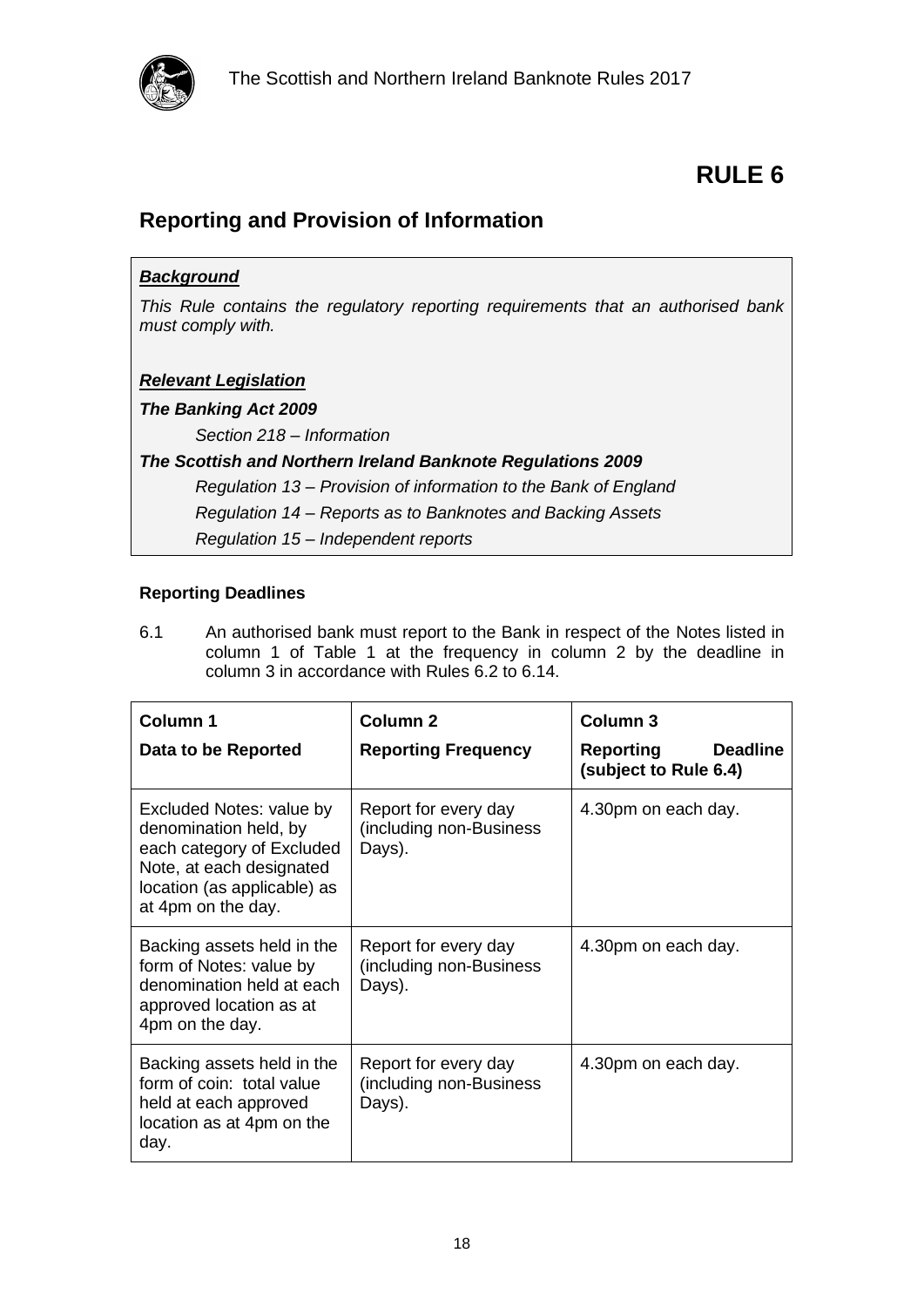

| Notes In Circulation: total<br>value                                 | Report for every day<br>(including non-Business<br>Days).                                                                  | 5pm on each Thursday in<br>respect of each day of the<br>preceding week. |
|----------------------------------------------------------------------|----------------------------------------------------------------------------------------------------------------------------|--------------------------------------------------------------------------|
| Notes With the Potential to<br>Enter Circulation:<br>total<br>value. | Report for every day<br>(including non-Business)<br>Days).                                                                 | 5pm on each Thursday in<br>respect of the days of the<br>preceding week. |
| <b>Destruction</b><br>Notes:<br>് of<br>value by denomination.       | Report for each day of the<br>preceding week (including<br>non-Business Days)<br>on<br>which destruction<br>took<br>place. | 5pm on each Thursday.                                                    |

- <span id="page-18-0"></span>6.2 A reporting week runs from midnight at the start of Thursday to midnight at the end of the following Wednesday.
- 6.3 The authorised bank must report its data by using the Notes IT System in accordance with Rule 7 or such other reporting system as the Bank may require.
- <span id="page-18-1"></span>6.4 Where an authorised bank does not intend to make a report on a non-Business Day:
	- a. it must report information required on a daily basis by 4.30pm on the preceding Business Day;
	- b. it may report information required on a weekly basis by 5pm on the next Business Day.
- 6.5 Before the deadline in column 3, a signatory listed on the authorised bank's authorised signatories list must approve the reporting data entered in the system.
- 6.6 If a signatory listed on the authorised bank's authorised signatories list does not approve the data entered into the reporting system before the deadline, the data is not considered to have been reported.
- 6.7 An authorised bank may report some or all of:
	- a. its Excluded Notes as Notes With the Potential to Enter Circulation or Notes in Circulation;
	- b. its Notes With the Potential to Enter Circulation as Notes in Circulation.
- 6.8 When an authorised bank calculates the Value of Excluded Notes, Notes in Circulation and Notes With the Potential to Enter Circulation for its daily reporting, each of its Notes must appear in only one of those categories on any given day.
- 6.9 The authorised bank must provide the Bank with a breakdown by denomination of Notes in Circulation and Notes with the Potential to Enter Circulation on a quarterly basis as at the first day of March, June, September and December and on an ad hoc basis at the Bank's request.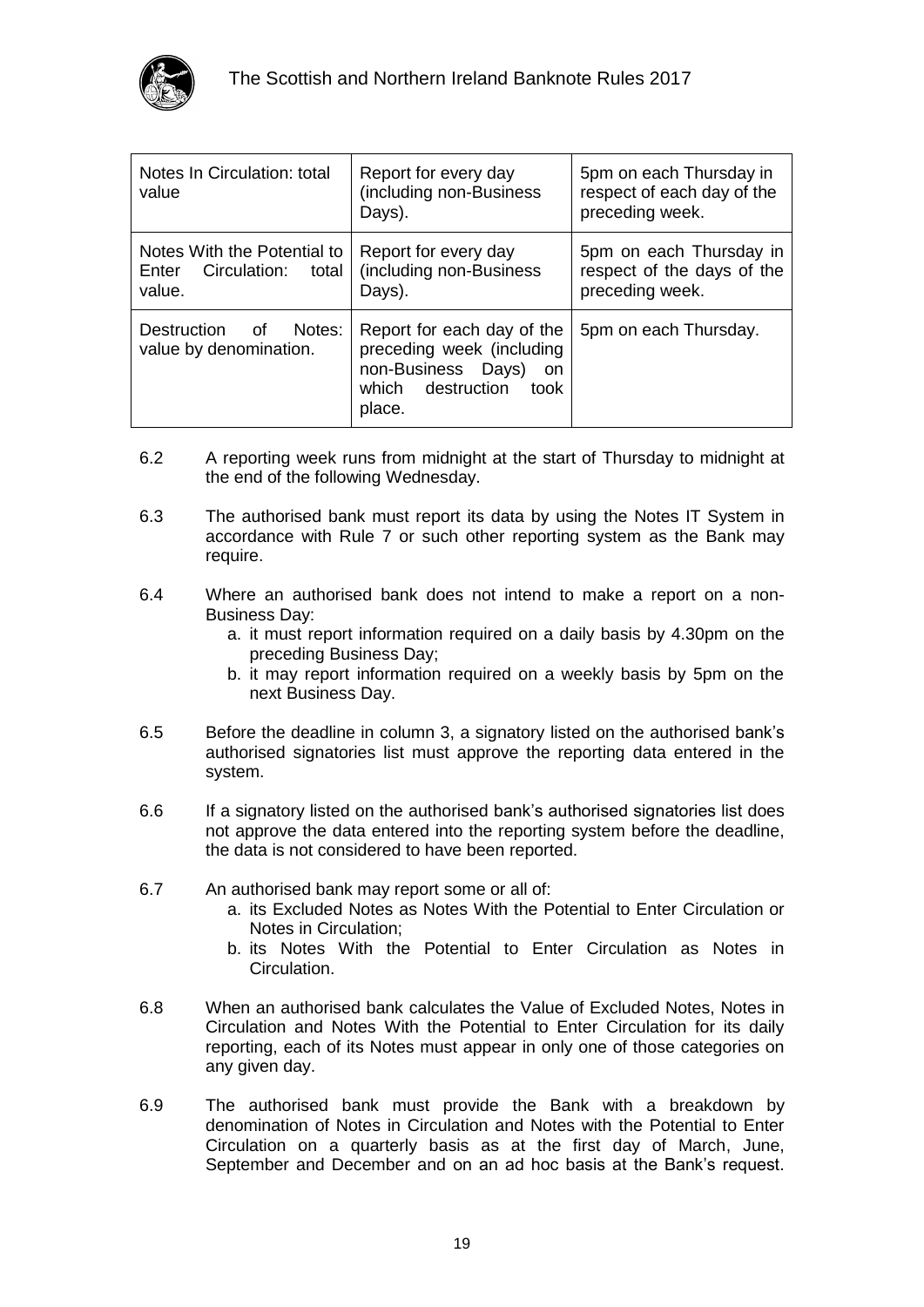

This information should be e-mailed to the Bank within one week of the reporting date or request.

- 6.10 Where an authorised bank does not have historic data for the Value of Notes In Circulation by denomination, it may report the Value of Notes for which denomination is unknown as 'denomination unknown'.
- 6.11 For reporting Notes With the Potential to Enter Circulation,:
	- a. the breakdown by denomination must be by:
		- i. actual denomination; or
		- ii. a reasonable estimate of the breakdown of denomination, provided that the authorised bank has first notified the Bank of its method of calculation;
	- b. the Value for 'Deposit Forecast' may be entered without a breakdown by denomination;
	- c. the Value of Notes held in its branches, excluding Notes held in ATMs, may be estimated, subject to Rule 6.13;
	- d. the Value of Notes held in ATMs may be estimated for non-Business Days, subject to Rule 6.14.
- 6.12 Where an authorised bank reports a Value for 'Deposit Forecast' it must deduct this from the Value of Notes in Circulation and, for this purpose, it may estimate the resulting change to the denominations of Notes in Circulation.
- 6.13 Where an authorised bank wishes to estimate the Value of its Notes held in its branches (excluding ATMs):
	- a. it must calculate the actual Value of its Notes held in its branches for at least one day per week and report the actual Value for that day;
	- b. for any other day, it may report an estimate, which must be at least five percentage points lower than N \* P where:
		- i. **N** is the total actual Value of all Notes held in its branches for the day in question;
		- ii. **P** is the average percentage of the authorised bank's own Notes in its branches, calculated as the average figure over the preceding three months of the days for which actual Values were obtained, compared to the actual total Value of all Notes held in its branches for each such day.
- <span id="page-19-1"></span>6.14 Where an authorised bank estimates the Value of Notes held in ATMs for the purpose of reports for non-Business Days, it must base its estimate on the change in the actual Value from the report for the preceding Business Day to the report for the following Business Day, taking into account any additional funds loaded into the ATMs and distributing the change evenly over the period between the reports on the two Business Days.

#### <span id="page-19-0"></span>**Records**

- 6.15 An authorised bank must ensure:
	- a. that at each of its approved locations a record is maintained of the denominational breakdown of Backing Assets held in the form of coin at that location.
	- b. where the location is managed by an Approved Agent, that the Approved Agent maintains such a record.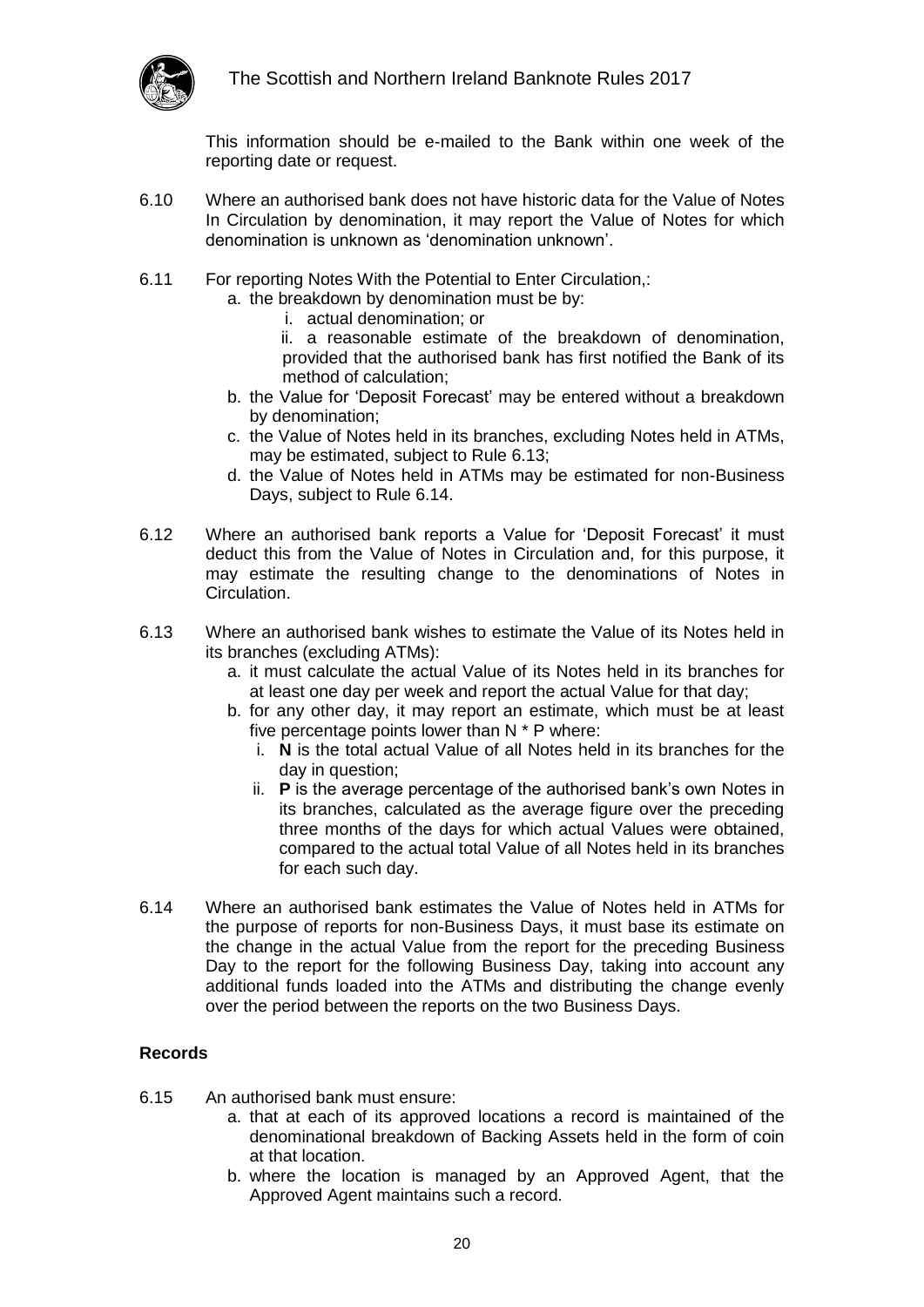

6.16 The authorised bank must provide to the Bank such of this information as the Bank may from time to time request.

#### <span id="page-20-0"></span>**Alternative Processing Procedures**

- 6.17 In the event that any of the standard processing or reporting systems are not available or the authorised bank is not permitted to use them, the following procedures must be used (and which may not be used if the standard systems are available and their use is permitted):
	- a. an authorised bank must complete such forms as the Bank may require;
	- b. all such forms must be signed by an authorised signatory and where required contain a valid random security number from a list of random security numbers provided to the authorised bank by the Bank;
	- c. deadlines for reporting using these procedures are the same as for standard procedures.

#### <span id="page-20-1"></span>**Provision of Information**

6.18 An authorised bank must provide such additional information as the Bank may from time to time require for the purpose of exercising its functions under the Regulations or the Rules or verifying or monitoring an authorised bank's compliance with a provision of the Regulations, Rules or conditions.

#### <span id="page-20-2"></span>**Other Reporting Requirements**

- 6.19 An authorised bank must provide to the Bank such additional information on its Notes held by Approved Agents other than as bearer as the Bank may from time to time require.
- 6.20 Where the authorised bank's Banknote printing is not undertaken by an Approved Agent, the authorised bank must provide the Bank with certificates relating to the printing of Notes within one month of the print order being completed. The certificate must specify the exact series, denomination and number of Notes printed for the issuing bank.
- 6.21 Where an authorised bank undertakes its own Bulk Destruction of its Banknotes, it must provide the Bank with a destruction certificate within one month of the destruction being completed.
- 6.22 An authorised bank must notify the Bank and provide it with full details without delay in the event that it becomes aware of any of the following circumstances having an impact on it in relation to its Notes or Backing Assets, except where the matter relates to counterfeiting:
	- a. commencement of civil proceedings;
	- b. prosecution for an offence involving fraud or dishonesty;
	- c. any alleged acts of fraud;
	- d. reporting or recording irregularities, whether or not there is evidence of possible fraud;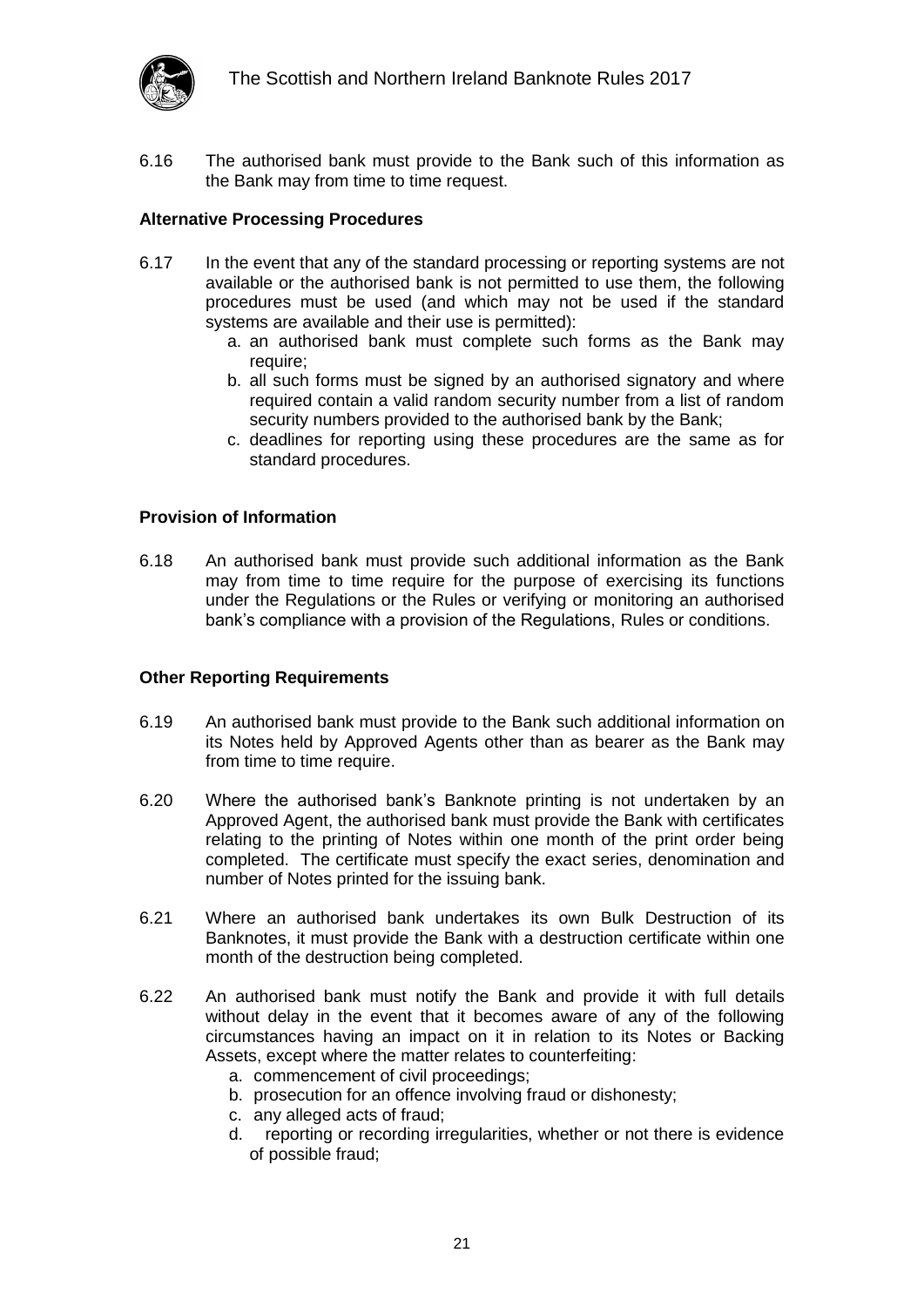

- e. any matter that could have a serious regulatory impact on the authorised bank, including affecting the authorised bank's reputation or ability to provide adequate service and protection to its noteholders.
- 6.23 An authorised bank must notify the Bank and provide it with relevant information without delay if any of the following circumstances occur:
	- a. a transaction or linked transactions results in a change in ownership of shares with aggregate voting rights of 30% or more in:
		- i. the authorised bank; or

ii. a parent undertaking of the authorised bank, within the meaning of section 1162 of the Companies Act 2006;

- b. a change of legal or trading name of the authorised bank;
- c. a change in the address of its registered office.

#### <span id="page-21-0"></span>**Reporting Print Orders and Printing**

- 6.24 An authorised bank must, at least one month before the commencement of a print run, notify the Bank of the print order, providing details of the estimated date of completion and the Values of each denomination to be printed.
- 6.25 An authorised bank must provide the Bank with a reconciliation of each print order for the printing of its Notes:
	- a. within two months of the completion of a print order, associated verification checks in respect of the storage of Specimens and Retained Notes and the destruction of any spoilage; and
	- b. containing sufficient information to enable the Bank to establish that the total of New Notes, Specimens, Retained Notes and spoilage destroyed equals the total Value of Notes which could have been printed from the declared opening notional value of paper used in the printing process.

#### <span id="page-21-1"></span>**Annual Reports**

- 6.26 An authorised bank must, for each Financial Year, provide the Bank with a report prepared by a suitably qualified and experienced independent auditor appointed by the authorised bank (the "annual report").
- 6.27 The authorised bank must provide the annual report within three months of the relevant Accounting Reference Date or such other date as the Bank may agree.
- 6.28 The auditor's report must:
	- a. state the scope of the auditor's work and any limitations that the auditor faced in completing its work or providing its opinion;
	- b. include a signed statement of the auditor's opinion as to the design and operational effectiveness of the authorised bank's control environment for reporting accurate and timely data to the Bank.
- 6.29 The scope of the auditor's work must include but is not limited to:
	- a. evaluation of controls over the collation, calculation, validation, input and approval of the data reported to the Bank,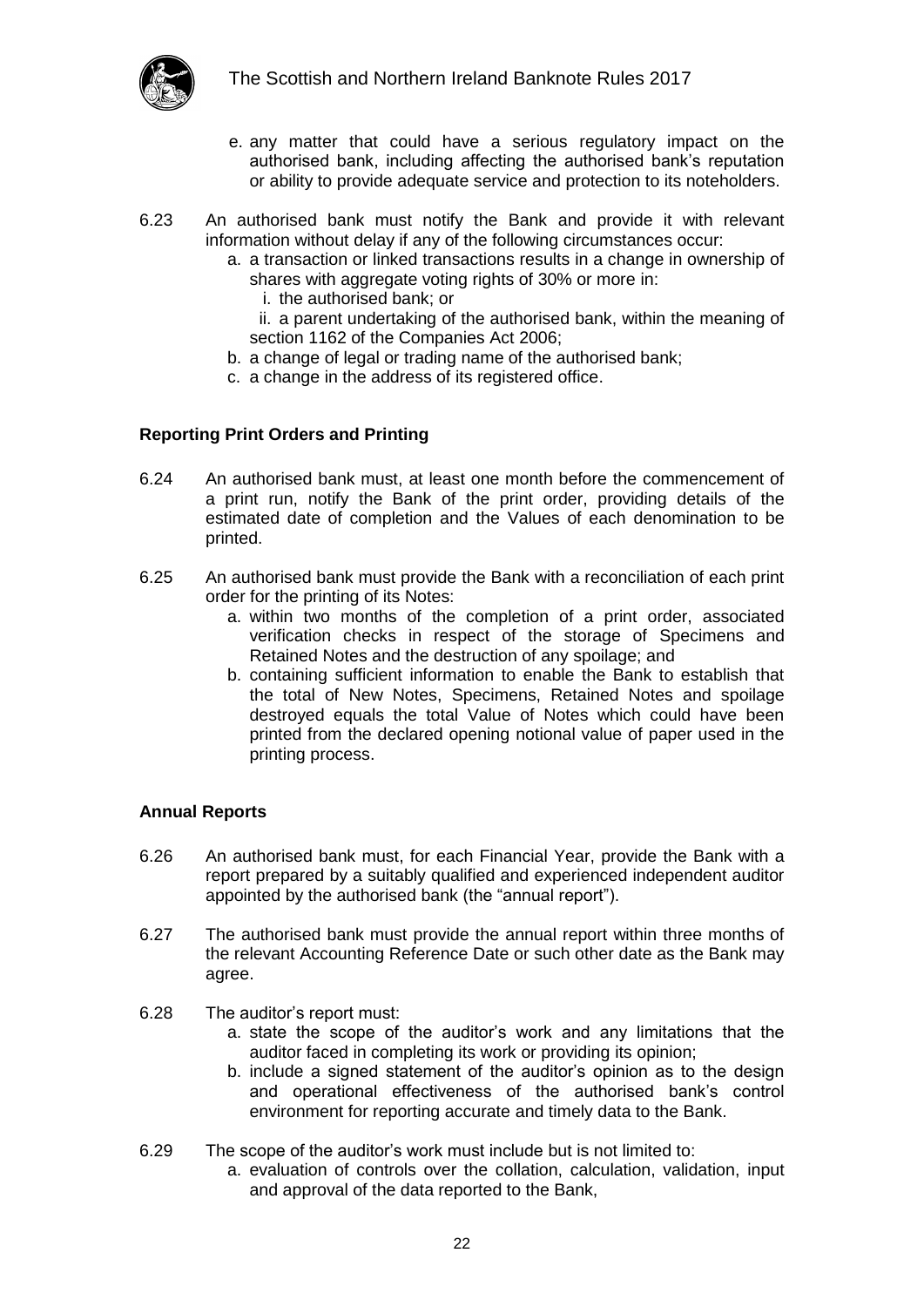

- b. evaluation of the compliance of the authorised bank with the Bank's NIPS Security Code of Connection;
- c. evaluation of controls over the accuracy of data provided by Approved Agents and other third parties which is used to determine the figures reported to the Bank;
- d. evaluation of any estimations and assumptions used to determine the figures reported to the Bank;
- e. evaluation of procedures established by the authorised bank to ensure compliance at all times with the Regulations, Rules and conditions;
- f. validation of the accuracy of data reported to the Bank, using appropriate sampling techniques. The auditor's testing should cover the entire Financial Year and each of the following types of data:
	- i. Value of Notes In Circulation;
	- ii. Value of Notes With the Potential to Enter Circulation;
	- iii. Value by denomination of Excluded Notes held at designated locations;
	- iv. Value by denomination of Backing Assets held at approved locations.
- 6.30 The auditor's report may include such matters as the auditor considers relevant in addition to those specified in Rule 6.29.
- 6.31 The costs associated with providing the annual report are to be borne by the authorised bank.

#### <span id="page-22-0"></span>**Insurance Reporting Requirements**

- 6.32 An authorised bank must provide annually to the Bank details of the insurance policy, including the risk covered, any excess, any limits, and any further information the Bank may reasonably require, covering each of the authorised bank's approved locations and designated locations which are:
	- a. approved or designated by the Bank following an application under Rule 4.1; or
	- b. approved locations or designated locations by virtue of meeting the conditions in Rule 4.14.
- 6.33 Subject to Rule 5.2, where an authorised bank has an Approved Agent that is approved following and application under Rule [5.4,](#page-15-2) the authorised bank must provide annually to the Bank details of the insurance policy, including the risk covered, any excess, any limits, and any further information the Bank may reasonably require, covering each of its Approved Agent's locations where the authorised bank's Notes, not being held as bearer, are held by the Approved Agent.

#### <span id="page-22-1"></span>**Report by a Skilled Person**

- 6.34 An authorised bank must provide a report to the Bank prepared by a person nominated or approved by the Bank (a "nominated skilled person") where:
	- a. the Bank has notified the authorised bank that it has nominated or approved the person in accordance with regulation 15(3);
	- b. the notice confirms the matter about which the Bank requires a report; and
	- c. the notice specifies the period to which the report must relate.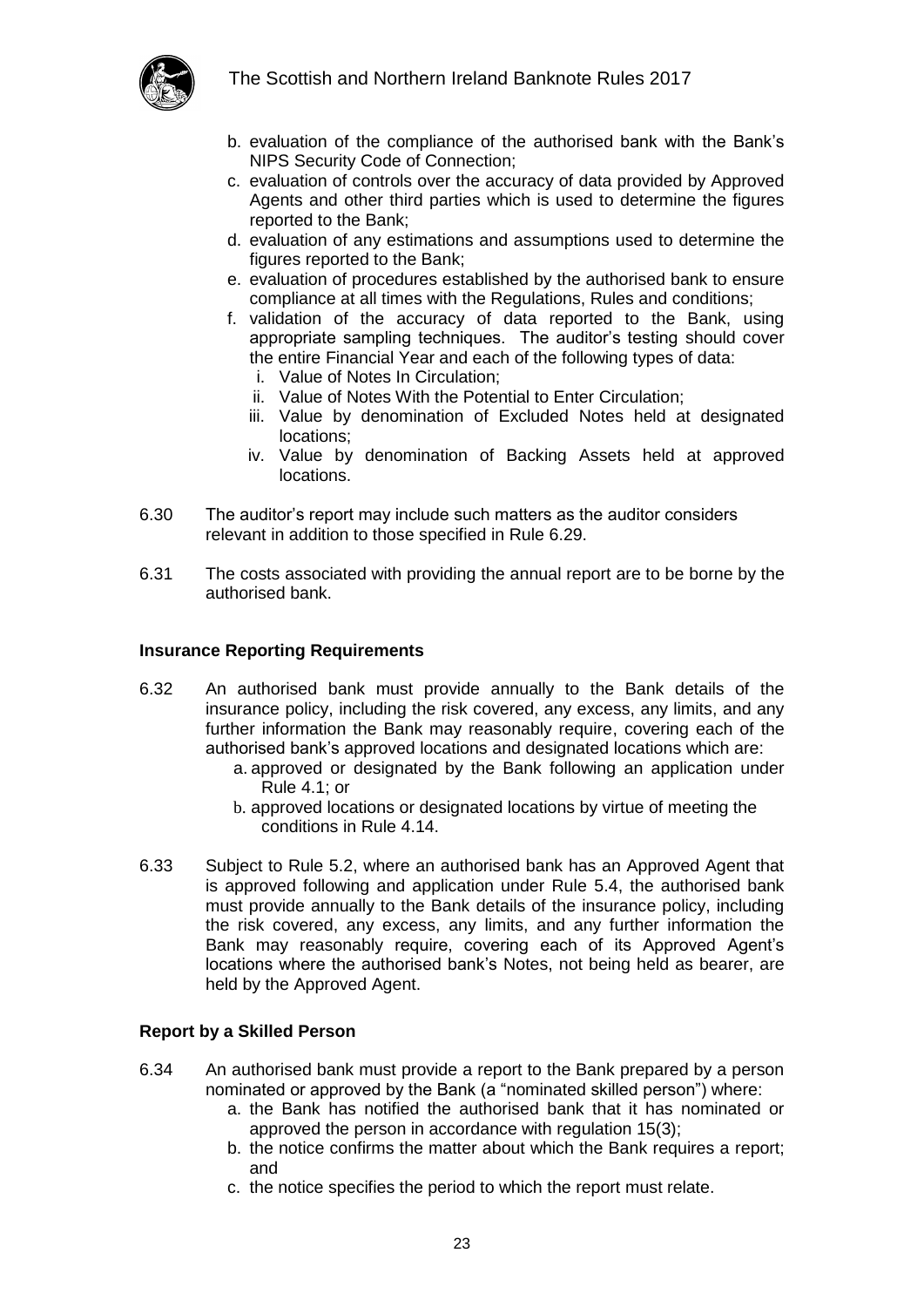

- 6.35 In such circumstances, the authorised bank must:
	- a. appoint and instruct the nominated skilled person to prepare a report in accordance with the notice; and
	- b. provide the nominated skilled person with such access, assistance, information and explanations as the nominated skilled person requires in order to prepare the report.
- 6.36 The costs associated with providing a report by a nominated skilled person are to be borne by the authorised bank.

#### <span id="page-23-0"></span>**Note series**

- 6.37 An authorised bank must provide the Bank with the detailed specifications of all the series of its Notes currently in issue and, where it intends to issue a new series, prior to issuing any such new series. Specifications are to include all security features (overt, machine-readable, and others).
- 6.38 An authorised bank must provide the Bank with details of the detection equipment on its sorting machines for its Notes.
- 6.39 An authorised bank must provide the Bank with a copy of its mutilated notes policy and procedures and any update or revision to the policy.

#### <span id="page-23-1"></span>**New Denominations**

6.40 An authorised bank intending to issue a denomination of note other than £1, £5, £10, £20, £50 or £100 must notify the Bank at least six months before the new denomination is first issued.

#### <span id="page-23-2"></span>**Authorised Signatures**

- <span id="page-23-3"></span>6.41 An authorised bank must provide the Bank with an authorised signatures list including a specimen signature of each person authorised by that bank to sign documents for the purposes of these Rules (an "authorised signatures list").
- 6.42 An authorised bank must notify the Bank of any changes to its authorised signatures list and, where appropriate, provide an updated authorised signatures list.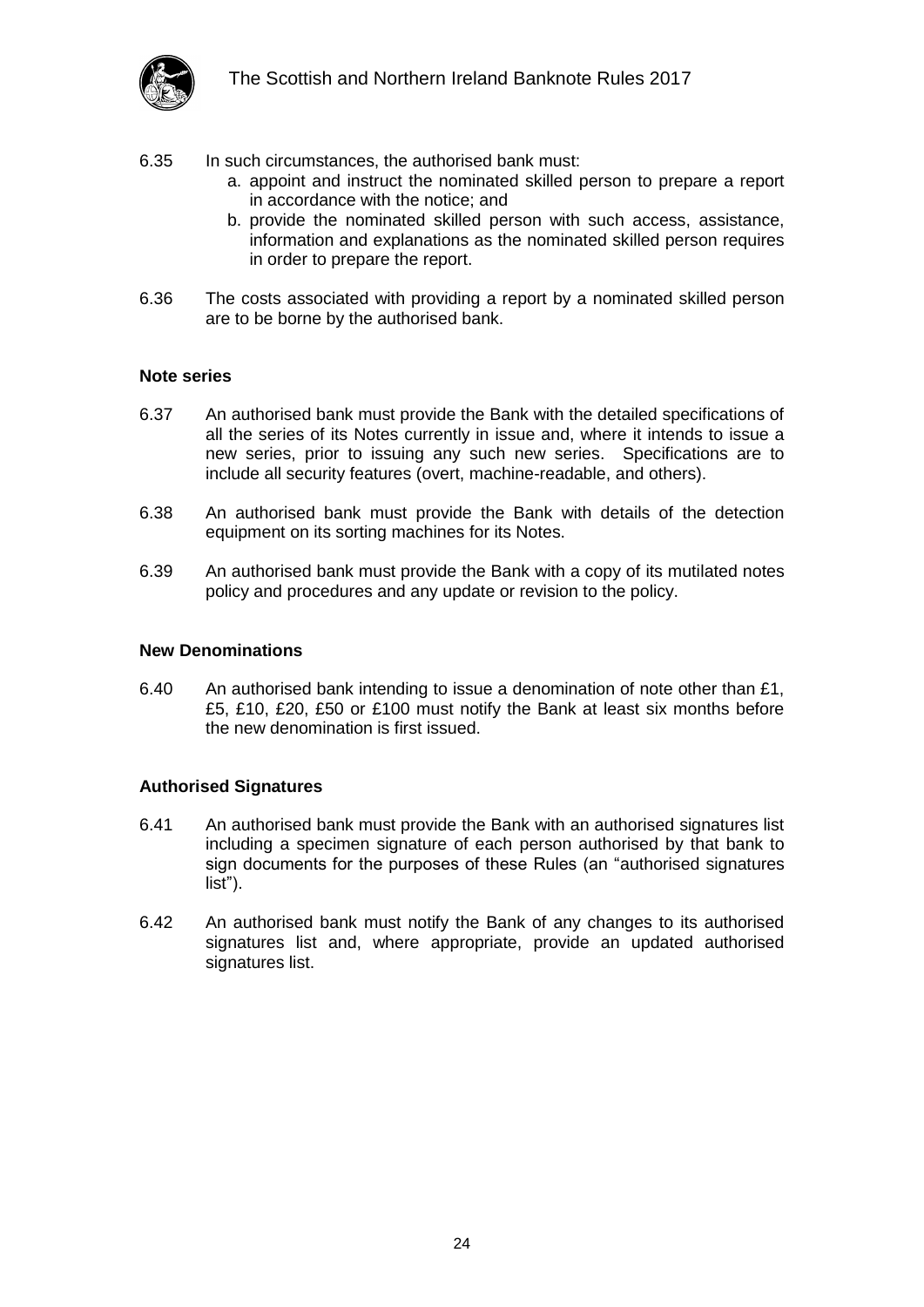

### <span id="page-24-1"></span><span id="page-24-0"></span>**Reporting System**

#### *Background*

*This Rule concerns access to the Notes IT System by an authorised bank for inputting data relating to Scottish and Northern Ireland banknotes. It should be read in conjunction with the NIPS Code of Connection.*

#### *Relevant Legislation*

*The Banking Act 2009*

*Section 218 – Information*

*The Scottish and Northern Ireland Banknote Regulations 2009*

*Regulation 14 – Reports as to Banknotes and Backing Assets*

#### <span id="page-24-2"></span>**General Technical Requirements**

7.1 The authorised bank must comply with the NIPS Code of Connection (as provided by the Bank from time to time). Each year the authorised bank must complete an annual self-certification of compliance, as set out in Appendix B of the NIPS Code of Connection.

#### <span id="page-24-3"></span>**User Management**

- 7.2 An authorised bank must ensure that:
	- a. only those of its staff which are confirmed by the Bank as users of the Notes IT Systems for the time being use the system;
	- b. each of its users of the Notes IT system has been Security Cleared by the authorised bank within the past five years; and
	- c. every such user complies with the Bank's Acceptable Usage Policy as amended from time to time.
- 7.3 An authorised bank must:
	- a. ensure that all of its staff who access the Notes IT System sign an "Acceptable Usage Policy Form" provided by the Bank;
	- b. ensure the form is signed by at least two signatories in accordance with its authorised signatures list and includes a valid random security number from a list of random security numbers provided to the authorised bank by the Bank;
	- c. submit each completed form to Notes Accounting at the Bank by fax or secure e-mail.
- 7.4 Where an authorised bank wishes the Bank to add, amend, suspend or revoke a member of the authorised bank's staff as a user of the Notes IT System it must:
	- a. use an "S&NI User Access Request form" provided by the Bank;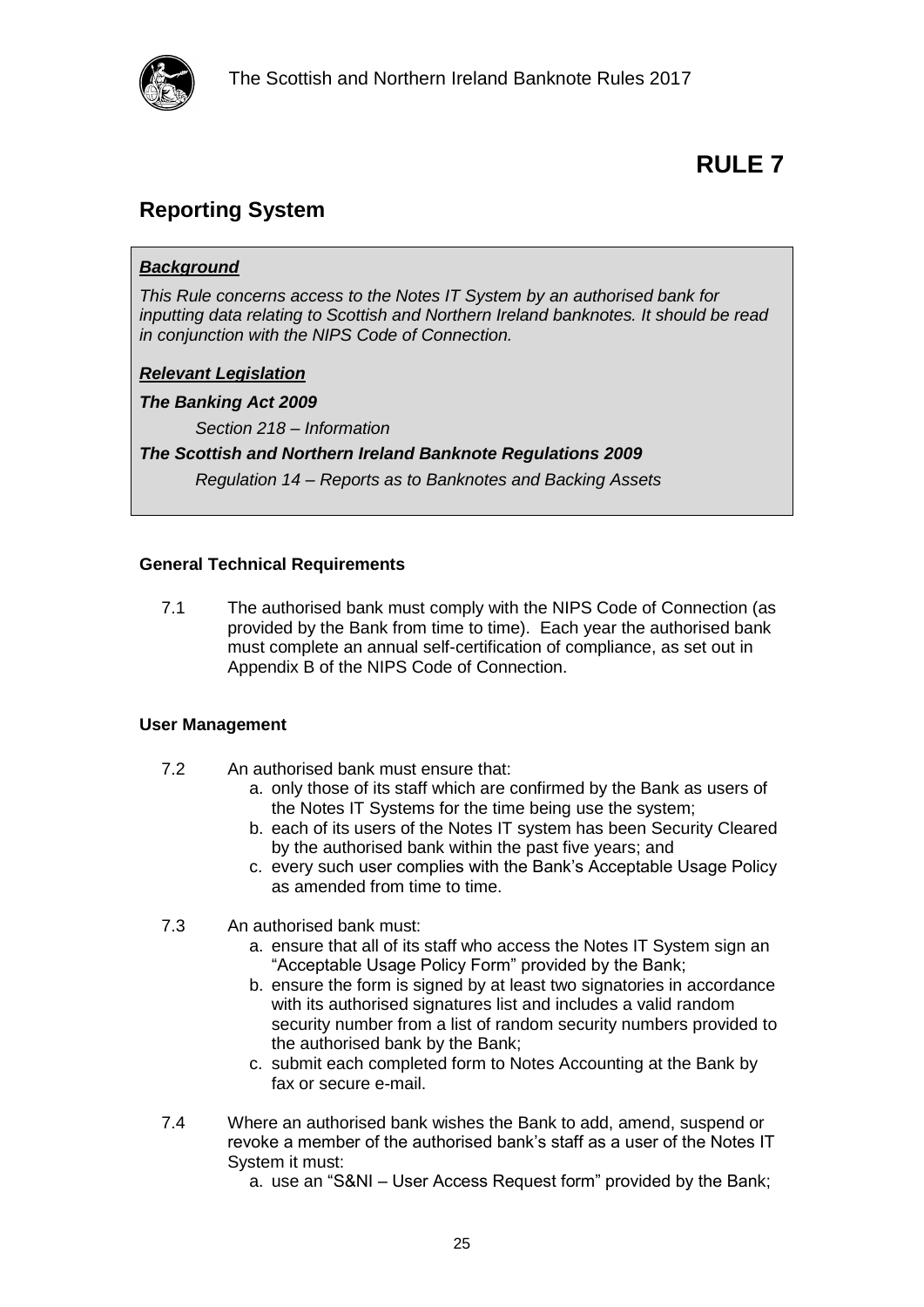

- b. ensure that the application is signed by at least two signatories in accordance with its authorised signatures list and includes a valid random security number from a list of random security numbers provided to the authorised bank by the Bank; and
- c. submit the application to Notes Accounting at the Bank by fax or secure e-mail.

#### <span id="page-25-0"></span>**Personnel**

- 7.5 An authorised bank must inform the Bank at least three Business Days in advance of any staff member with access to the Notes IT System ceasing to work for the authorised bank, so as to allow for access to be revoked at the time of leaving.
- 7.6 An authorised bank must request the suspension of a member of its staff as a user of the Notes IT System:
	- a. within two Business Days, if disciplinary proceedings are commenced in relation to the member of staff, unless the disciplinary proceedings are for a matter with no security implications (for example, time-keeping or attendance);
	- b. if the member of staff is on an extended absence (such as maternity leave or long-term sick leave); or
	- c. if there is no current business need for the member of staff to have access.

#### <span id="page-25-1"></span>**Unlock Approved Data**

- 7.7 Where an authorised bank requires approved data to be unlocked by the Bank, it must:
	- a. use a "Request to Unlock Data form", provided by the Bank;
	- b. include information on both the data to be amended and the revised data;
	- c. ensure the application is signed by at least two signatories in accordance with its authorised signatures list and includes a valid random security number from a list of random security numbers provided to the authorised bank by the Bank; and
	- d. submit the request to Notes Accounting at the Bank by fax or secure e-mail.
- 7.8 Where a "Request to Unlock Data form" which complies with the requirements set out in Rule 7.7 is received before the reporting deadline (as per Rule 6.1), the revised data that has been subsequently submitted are to be treated as the reported data.

#### <span id="page-25-2"></span>**Static Data Changes**

7.9 A request by an authorised bank for the Bank to make a change to the parts of the recorded data in the Notes IT System which the Bank controls (such as drop down menus and categories) must be made in writing.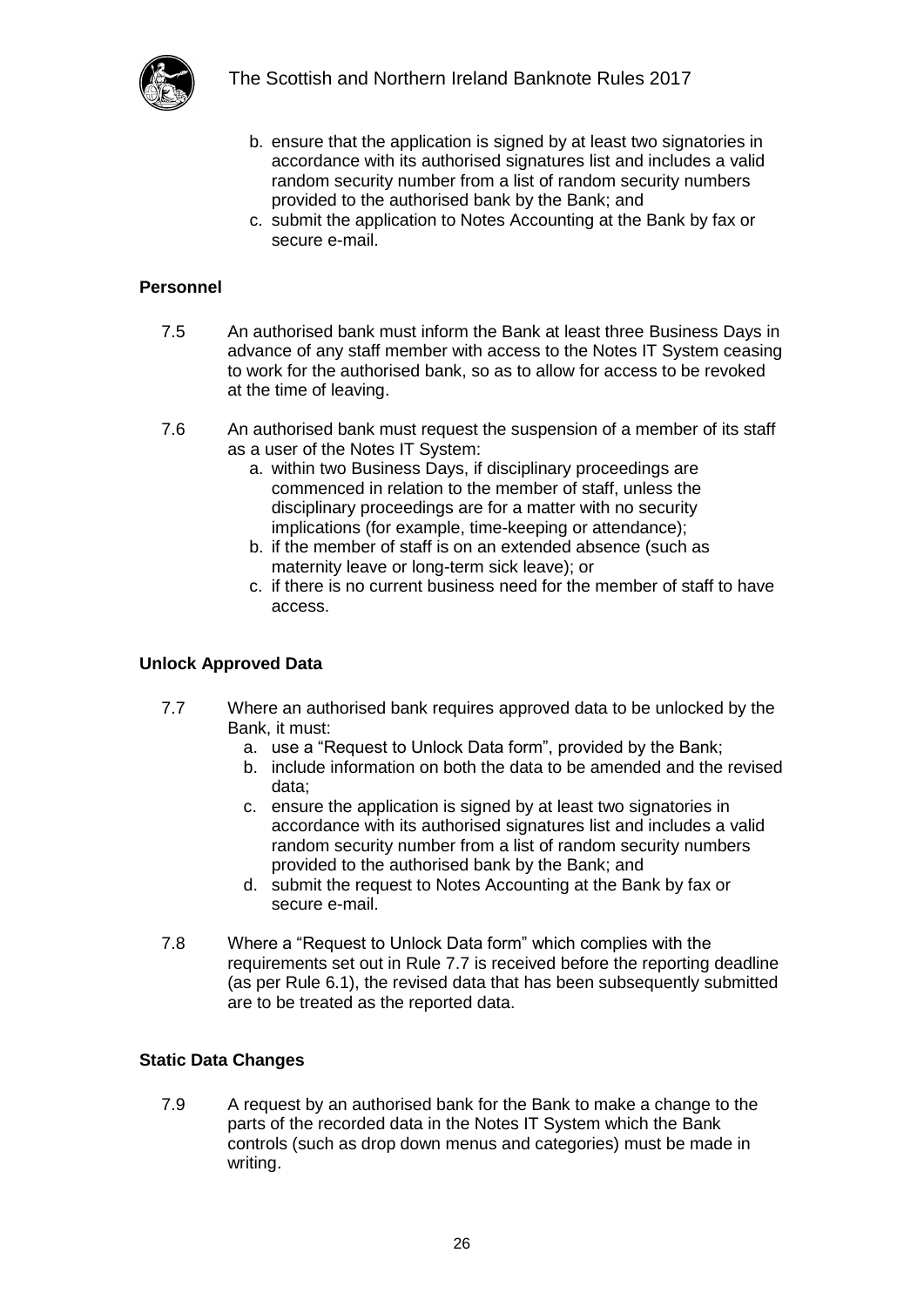

### <span id="page-26-1"></span><span id="page-26-0"></span>**Business Continuity Plans**

#### *Background*

*This Rule governs the business continuity plans that an authorised bank must have in place.*

#### *Relevant Legislation*

#### *The Scottish and Northern Ireland Banknote Regulations 2009*

*Regulation 3 – Rules*

*Regulation 13 – Provision of information to the Bank of England*

- 8.1 An authorised bank shall prepare and maintain a robust Business Continuity Plan (BCP) which identifies threats or risks to the authorised bank's ability to comply with the S&NI Regime, details how such threats and risks may be mitigated, and how the authorised bank's obligations under the S&NI Regime will be maintained in the event of any such identified threats or risks materialising. This BCP, as a minimum, shall include:
	- a. A business impact analysis and risk assessment;
	- b. A business continuity strategy for the authorised bank;
	- c. An incident response structure;
	- d. A testing and performance evaluation strategy; and
	- e. Any ongoing actions which need to be undertaken by the authorised bank to ensure the BCP is deemed fit for purpose by the Bank.
- 8.2 The authorised bank must submit to the Bank a draft of the BCP annually on any such date as the Bank may require.
- 8.3 The authorised bank must incorporate into the BCP such amendments to the draft as the Bank may reasonably require.
- 8.4 The authorised bank must carry out an Annual Scenario Test.
- 8.5 The authorised bank must confirm to the Bank details of the results of its Annual Scenario Test within one month of the test being carried out.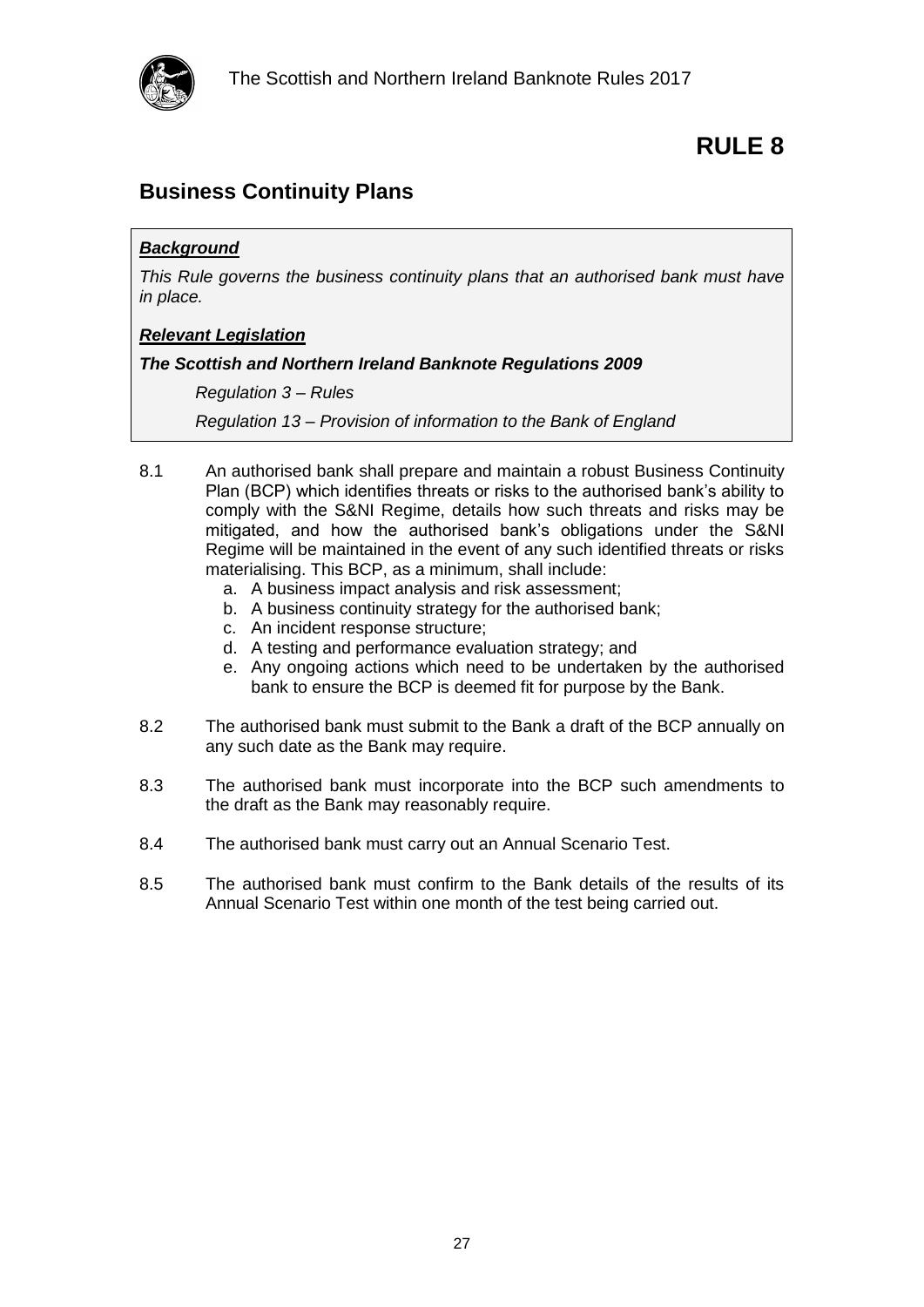

### <span id="page-27-1"></span><span id="page-27-0"></span>**Cessation of Note Issue**

#### *Background*

*An authorised bank may choose to cease issuing Banknotes. Once an authorised bank has voluntarily ceased issuing it loses its right to rely on section 213 of the Act (saving for existing issuers).* 

*It may also lose the right to rely on section 213 by virtue of a Treasury determination to that effect (see section 223(1) and (4)), a loss of Part 4 permission under the Financial Services and Markets Act 2000 (see section 223(5)) or by virtue of insolvency (see section 220(5)). This Rule 9 relates to the circumstances other than insolvency.*

*This Rule sets out the requirements on an authorised bank under both of these scenarios.*

#### *Relevant Legislation*

#### *The Banking Act 2009*

*Section 219 – Ceasing the business of issuing Notes*

#### *The Scottish and Northern Ireland Banknote Regulations 2009*

*Regulation 11 – Cessation of note issue*

*Regulation 13 – Provision of information to the Bank of England*

#### <span id="page-27-2"></span>**Notification**

- 9.1 An authorised bank must, subject to any overriding legal obligation to make a disclosure, notify the Bank of an intention to cease issuing Notes at least three months before any public announcement of such an intention is made.
- 9.2 The notification must contain:
	- a. the date on which it intends to make public announcement of its intention to cease issuing Notes;
	- b. the date it intends to cease issuing Notes (which must be no earlier than two months after the public announcement);
	- c. the reason for its decision to cease issuing Notes.

#### <span id="page-27-3"></span>**Public Announcement**

- 9.3 Before voluntarily ceasing to issue Notes, an authorised bank must make a public announcement containing at least the following information:
	- a. the date of cessation of issue;
	- b. the arrangements, including timetable, for the withdrawal of the authorised bank's Notes In Circulation;
	- c. information on the alternative arrangements for future note provision to depositors and other customers; and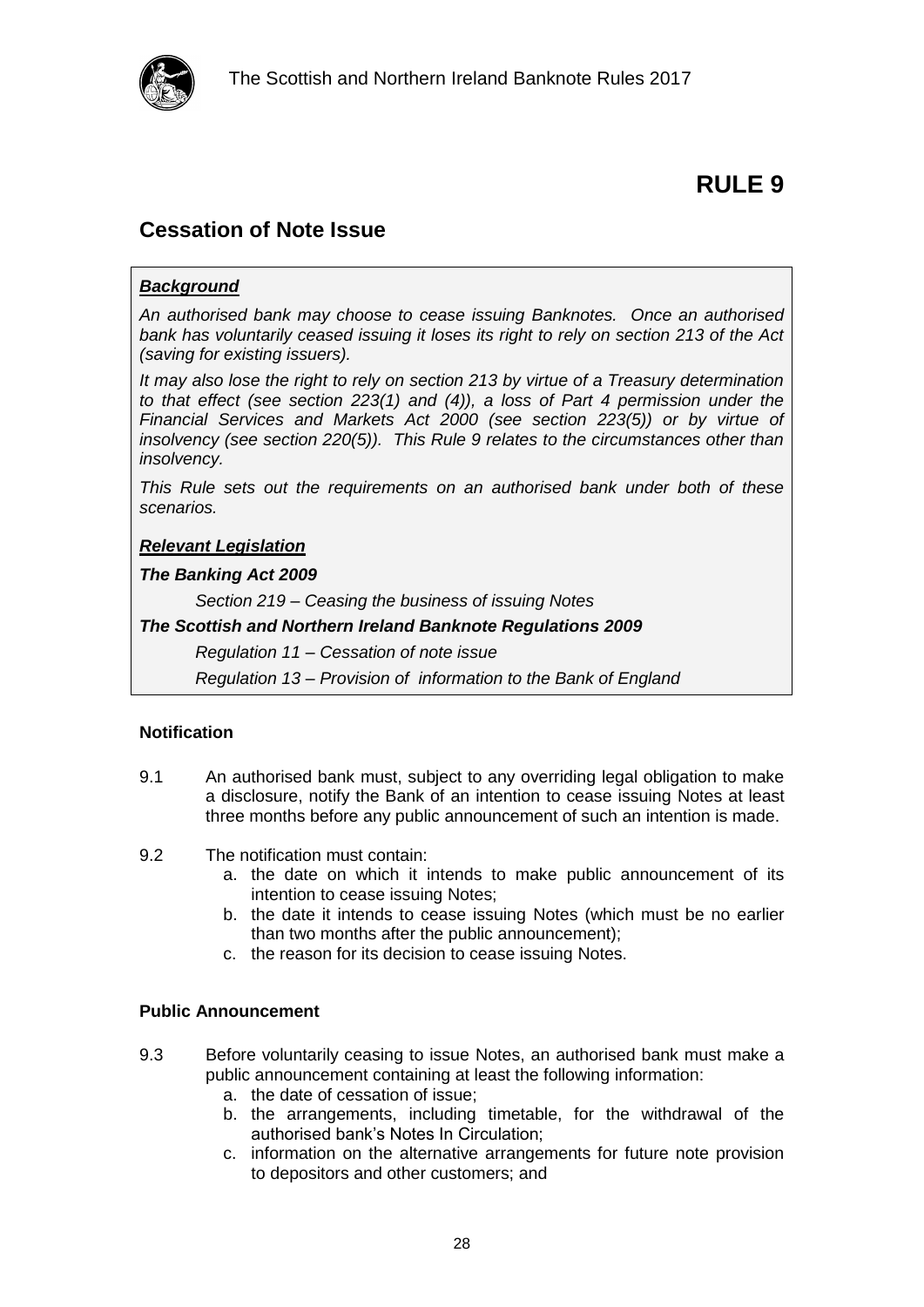

- d. that Backing Assets will only be maintained for two years from the date of cessation of issue.
- 9.4 The authorised bank must make its public announcement from at least two months before the date of cessation, as a minimum, by:
	- a. displaying notices at each of its branches;
	- b. making leaflets containing the announcement available at each of its branches; and
	- c. publishing the announcement in media likely to be seen by its noteholders.
- 9.5 The authorised bank must publish the announcement at least one month prior to the date of cessation of issue:
	- a. in the Edinburgh Gazette, if it issues Notes in Scotland; or
	- b. in the Belfast Gazette, if it issues Notes in Northern Ireland.

#### <span id="page-28-0"></span>**Loss of Issuing Rights of the Authorised Bank**

- <span id="page-28-2"></span>9.6 The following Rules [9.7](#page-28-1) to [9.10](#page-29-1) apply where an authorised bank:
	- a. loses the right to rely on section 213 of the Act (saving for existing issuers) by virtue of:
		- i. a determination made by the Treasury under section  $223(1)(b)$ (termination of right to issue);
		- ii. section 223(5) (loss of permission under Part 4 of the Financial Services and Markets Act 2000); or
	- b. becomes aware that it has reason to consider that it might lose that right by virtue of such circumstances.
- <span id="page-28-1"></span>9.7 The authorised bank must immediately;
	- a. notify the Bank that it has lost the right to rely on section 213 or (as the case may be) that it has reason to consider that it might do so; and
	- b. provide details of the circumstances by virtue of which it has lost or that it has reason to consider that it might lose that right.
- 9.8 The authorised bank must apply to the Bank if it wishes the Bank to permit the authorised bank to issue Notes for a transitional period in accordance with regulation 12, confirming the date on which it wishes the transitional period to start and end.
- 9.9 Upon losing the right to rely on section 213 of the Act in the circumstances referred to in Rule [9.6,](#page-28-2) the authorised bank must make a public announcement containing at least the following information:
	- a. the fact that the authorised bank has lost the right to issue Notes by virtue of such circumstances;
	- b. the date of the end of any transitional period;
	- c. the arrangements, including timetable, for the withdrawal of the authorised bank's Notes In Circulation;
	- d. information on the alternative arrangements for future note provision to depositors and other customers;
	- e. that Backing Assets will only be maintained for two years from the date that the authorised bank lost its right under section 213 of the Act;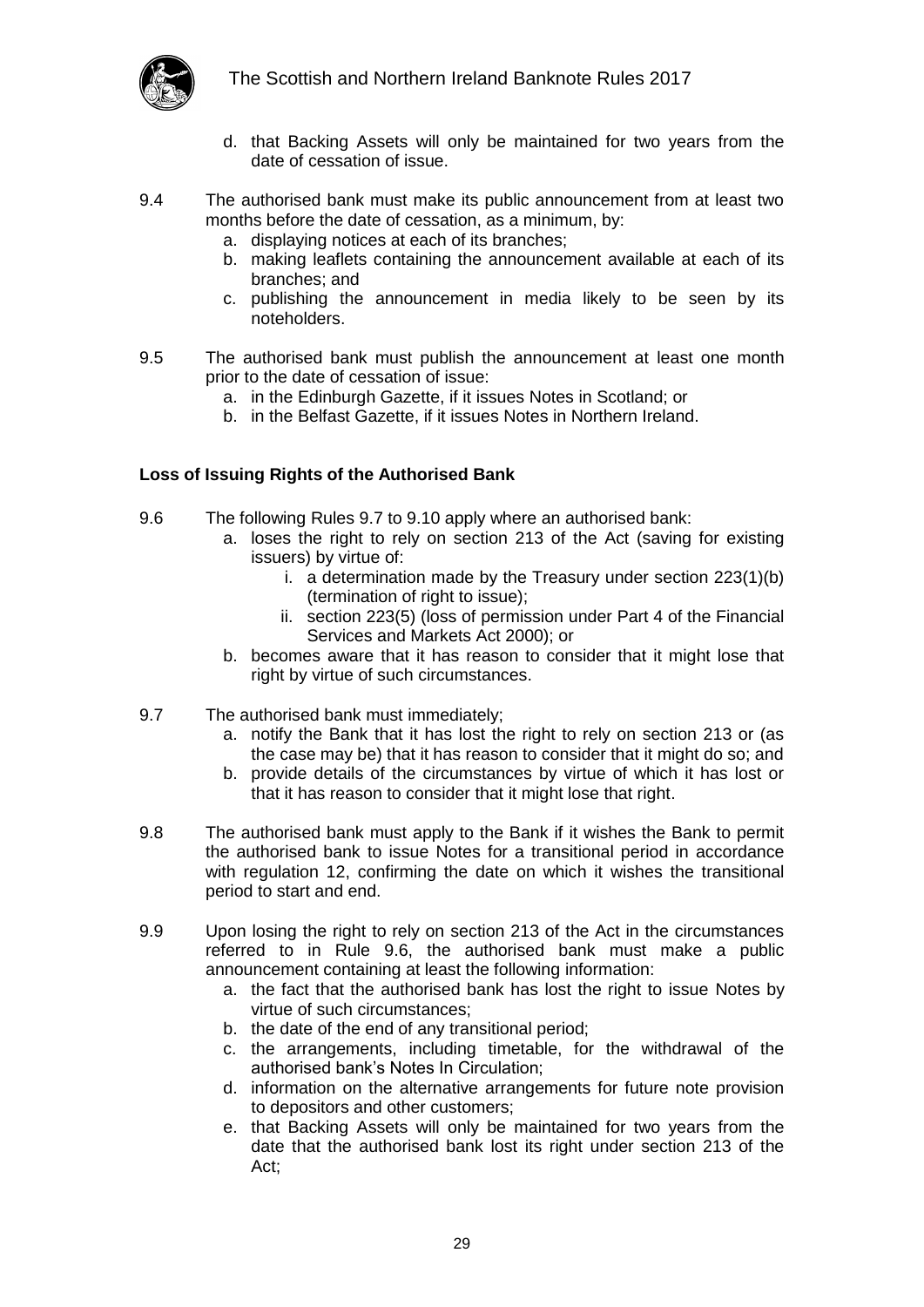

- f. such other information as may assist the public with obtaining Value in exchange for Notes of the authorised bank.
- <span id="page-29-1"></span>9.10 The authorised bank must make the public announcement, as a minimum, by:
	- a. displaying notices at each of its branches;
	- b. making leaflets containing the announcement available at each of its branches; and
	- c. publishing the announcement:
		- i. in media likely to be seen by its noteholders; and
		- ii. in the Edinburgh Gazette, if it issues Notes in Scotland; or
		- iii. in the Belfast Gazette, if it issues Notes in Northern Ireland.

#### <span id="page-29-0"></span>**Following Cessation**

- 9.11 The authorised bank must promptly destroy or arrange for destruction of its Notes which are:
	- a. in its possession on the date of cessation of issue; or
	- b. subsequently returned to its possession.
- 9.12 The authorised bank must make suitable arrangements with other financial institutions, representatives of the cash handling industry and major retailers for the withdrawal from circulation of the authorised bank's Notes from the date of cessation of issue.
- 9.13 If, during the two year period following the date of cessation of issue, the authorised bank enters an insolvency process the requirements of this Rule 9 shall cease to apply.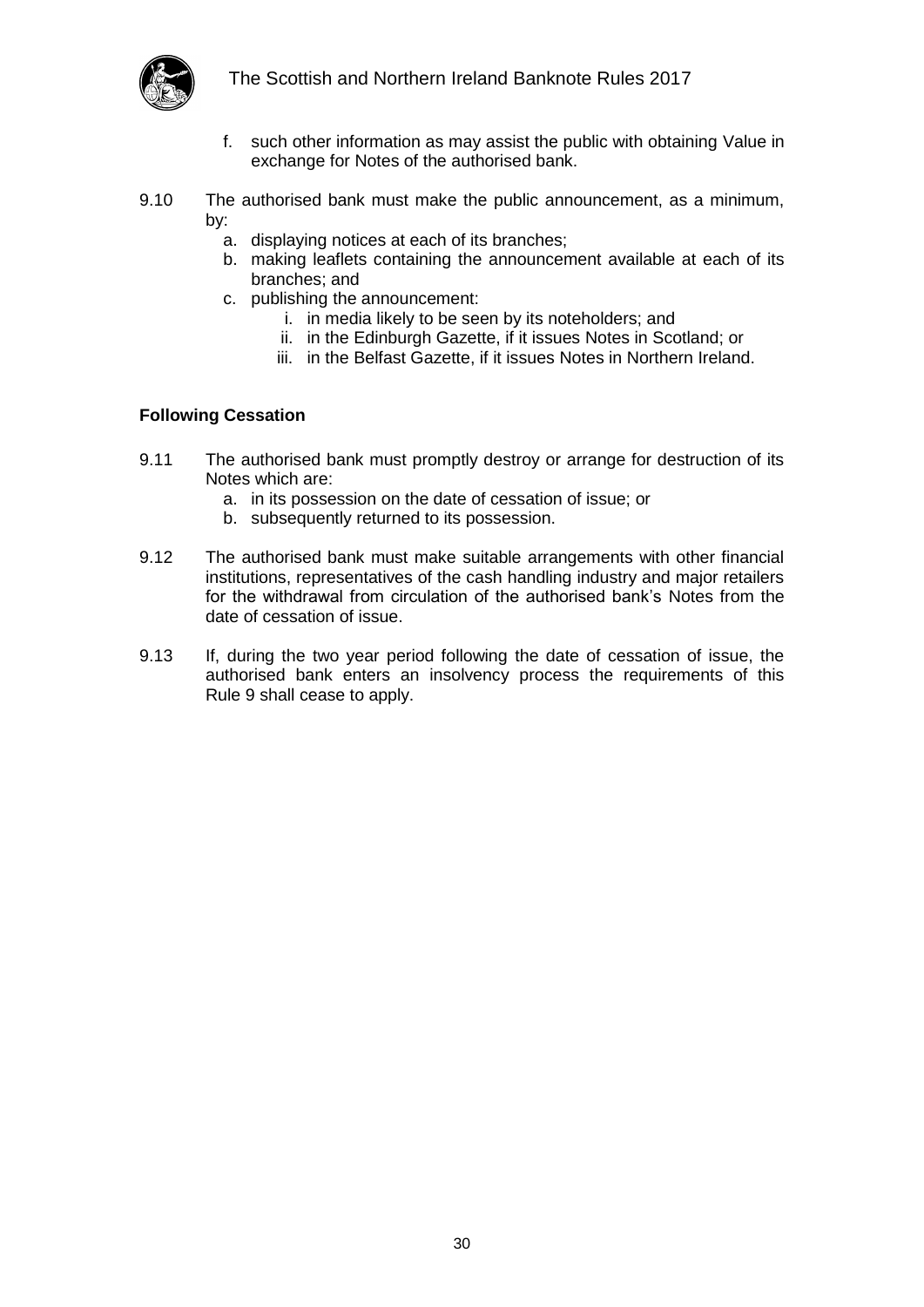

### <span id="page-30-1"></span><span id="page-30-0"></span>**Note Exchange Programme**

#### *Background*

*In the event of an authorised bank entering an insolvency process (see Part 6 of the Regulations) the Bank is responsible for managing a note exchange programme.* 

*The requirements of this Rule will provide the Bank with the information it needs to run the programme and to help maintain confidence in the remaining authorised banks' Notes.*

*The Bank will require the information detailed in Rules 6.37 – 6.39 in order to run an orderly note exchange programme.*

#### *Relevant Legislation*

#### *The Banking Act 2009*

*Section 220 – Insolvency, &c.*

#### *The Scottish and Northern Ireland Banknote Regulations 2009*

*Regulation 3 – Rules*

*Regulation 21 – Note exchange programme*

*Regulation 22 – Rights of noteholders*

*Regulation 23 – Backing Assets*

*Regulation 24 – Note exchange programme: commencement and duration*

*Regulation 25 – Unissued Banknotes*

*Regulation 26 – Rules relating to a note exchange programme and destruction of Banknotes*

*Regulation 27 – Temporary continuation of note issuing after insolvency Regulation 28 – Notes issues after loss of note issuing rights*

- 10.1 The provisions of Rules [10.2](#page-30-3) to [10.4](#page-30-4) apply to an authorised bank which enters an insolvency process.
- <span id="page-30-3"></span>10.2 The authorised bank must cooperate with and facilitate the arrangements of the note exchange programme to be administered by the Bank.
- 10.3 The authorised bank must provide the Bank with immediate access to all its Backing Assets and unissued Banknotes.
- <span id="page-30-4"></span>10.4 The authorised bank must not use, move or otherwise deal with or permit any use of, movement of or other dealing with its Backing Assets or Unissued Banknotes without the consent of the Bank.

#### <span id="page-30-2"></span>**Loss of Issuing Rights of Another Authorised Bank**

10.5 Where an authorised bank has lost issuing rights because it has become insolvent, other authorised banks must (upon the Bank making arrangements for reimbursement for the face Value of Notes collected):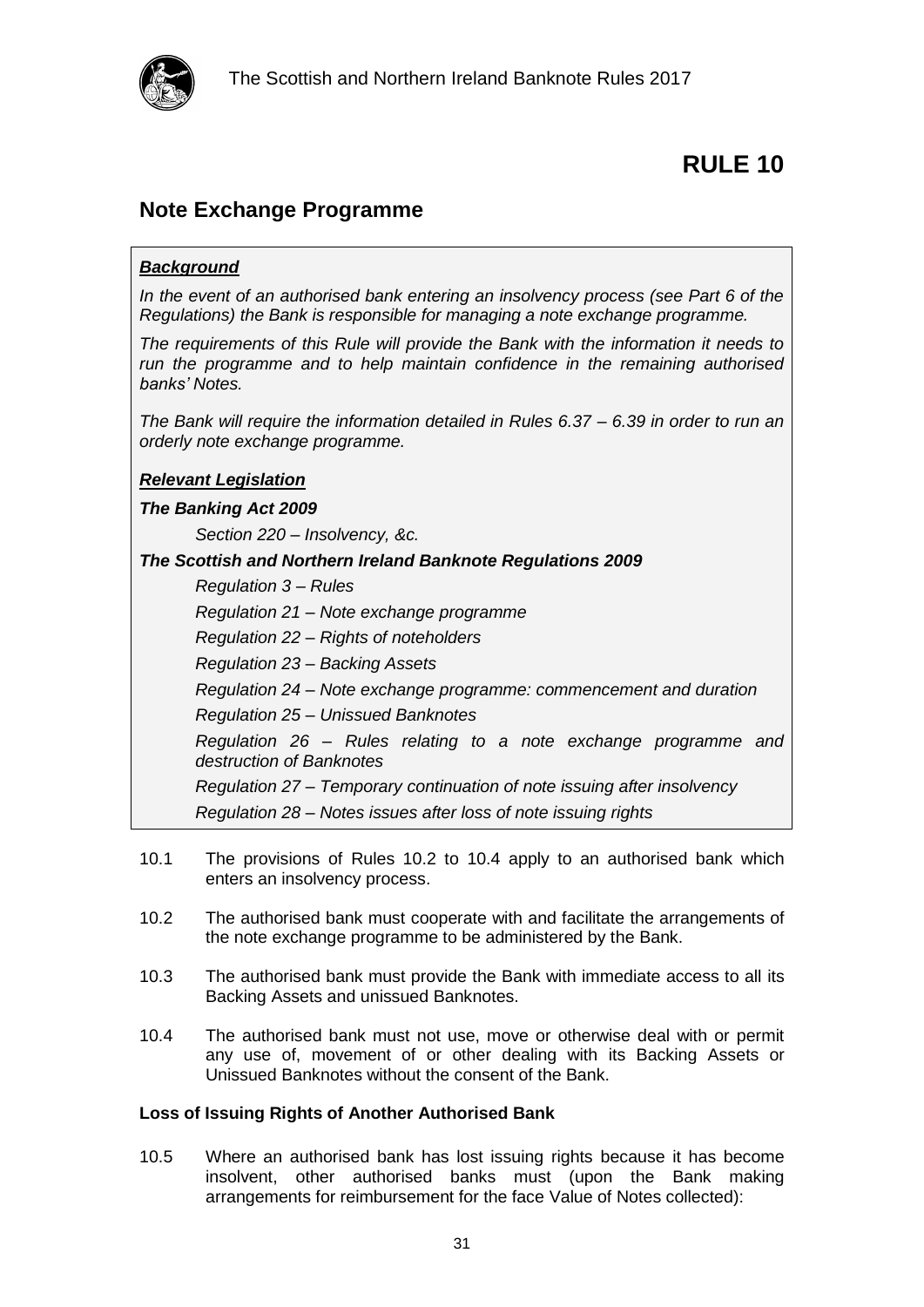

- a. give such assistance as the Bank may reasonably request in operating a note exchange programme;
- b. if requested by the Bank, exchange the Notes of the affected bank: i. subject to them having sufficient of their own Notes available to comply, for their own Notes; or ii. otherwise, for Value in such form as the Bank reasonably
- requests, and c. if requested by the Bank and in accordance with such reasonable instructions as the Bank may give, dispose of the Notes it receives.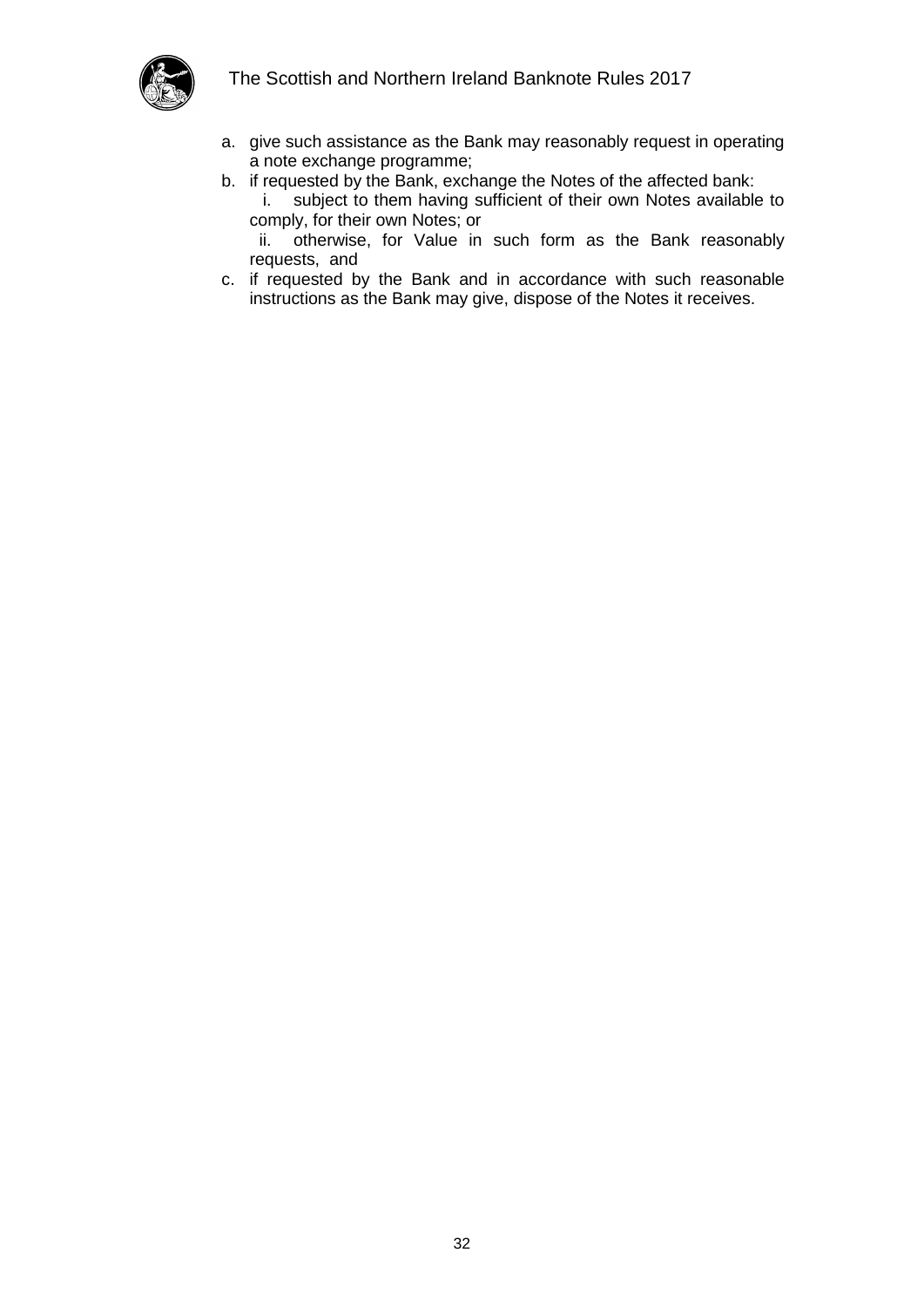

### <span id="page-32-0"></span>**Citation, Commencement, Interpretation and Conditions**

#### <span id="page-32-1"></span>**Citation and Commencement**

- i. These Rules:
	- a. are made on 30 March 2017;
	- b. shall come into effect on 3 April 2017 and
	- c. may be cited as the Scottish and Northern Ireland Banknote Rules 2017.
- ii. The Scottish and Northern Ireland Banknote Rules 2015 are revoked.

#### <span id="page-32-2"></span>**Interpretation**

iii. In these Rules:

"Accounting Reference Date" has the meaning given in section 391 of the Companies Act 2006 (c. 46);

"Alternative Processing Procedures" means the procedures to be used in the event that any of the standard processing or reporting systems are not available or an authorised bank is not permitted to use them.

"Annual Scenario Test" – A business continuity test will be conducted on an annual basis in order to test responses to a pre-agreed business continuity incident. The authorised banks may undertake such a test individually or with other authorised banks. Other relevant parties may participate at the request of the authorised banks.

"Approved Agent" has the meaning given in Rule 5.1;

an "Armoured" vehicle means that the vehicle is armoured to provide protection to the personnel and to resist attempts to take control of the vehicle, and that there are at least two independent communication systems within the vehicle;

"Authorised Signatures List" has the meaning given in Rule [6.41;](#page-23-3)

"the Bank" means the Bank of England;

"the Bank's appointee" means an officer or servant of the Bank or such other person as the Bank may appoint for the purposes of these Rules;

"Backing Assets" means assets of a kind specified by Regulation 6(2).

"Banknote" has the meaning given in section 208 of the Act;

"Bulk Destruction" means destruction of notes by a separate process of granulation/shredding following completion of the sorting process;

"Business Day" means a day other than:

- (a) a Saturday or Sunday;
- (b) Christmas Day or Good Friday; or
- (c) a day which, in England and Wales, is a bank holiday under the Banking and Financial Dealings Act 1971 (c. 80); or
- (d) subject to iv, below (elected Business Days), a day which, in the relevant authorised bank's territory of issue is a bank holiday under that Act;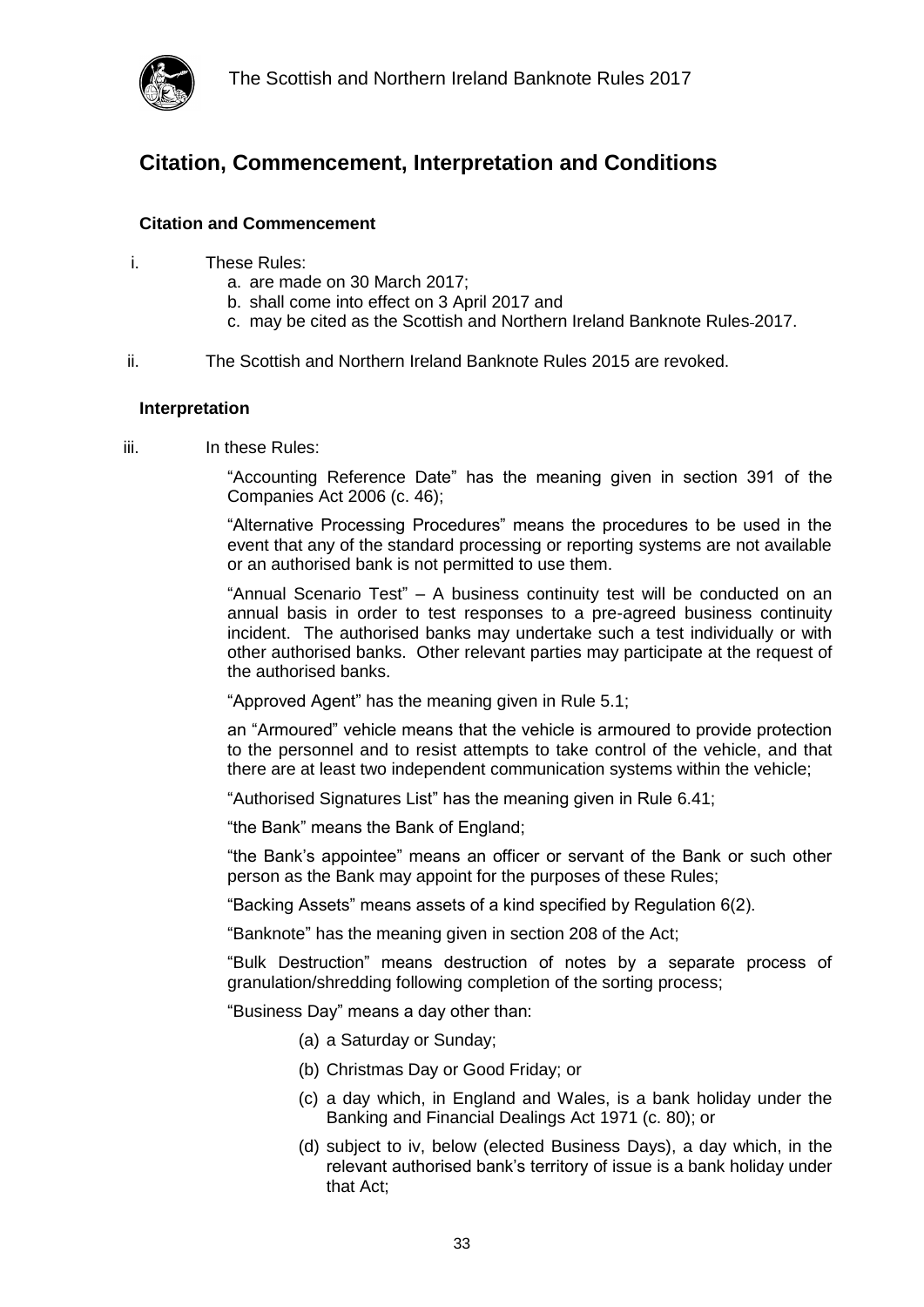

"Deposit Forecast" has the meaning given in Rule [1. 6;](#page-5-3)

"Excluded Notes" means notes excluded from the Backing Assets requirements by virtue of Rule 3;

"Financial Year" has the meaning given in section 390 of the Companies Act 2006;

"Force Majeure Event" means any cause or event affecting or delaying the performance by an authorised bank of its obligations arising from acts, omissions, events, happenings or non-happenings beyond its reasonable control including (but without limiting the generality thereof): (i) any act of war (whether declared or undeclared), invasion, armed conflict or act of foreign enemy, blockade, embargo, revolution, riot, insurrection, civil commotion, sabotage, terrorism or threat thereof; (ii) any act of state or other exercise of sovereign, judicial or executive prerogative by any competent government authority; or (iii) any act of God, earthquake, tempest, cyclone, hurricane, typhoon, tidal wave, whirlwind, storm and other extreme adverse weather conditions. Any act, omission, event, happening or non-happening will only be considered a Force Majeure Event if it is not attributable to the wilful act, neglect or failure to take reasonable precautions of the authorised bank, its agents or employees;

"Note" means a Banknote within the meaning of section 208 of the Act;

"New Notes" means uncirculated notes of an authorised bank held in unopened parcels, as packed by the Printer (as defined below);

"Notes Awaiting Destruction" means notes of an authorised bank awaiting destruction, having been deemed by the authorised bank as unfit to return to circulation, or being of a design that the authorised bank is no longer issuing;

"Notes Held by the Printer" means notes which are held by the Printer in that capacity and which satisfy the definition of "banknote" in section 208 of the Act, including spoilage but not including notes which have completed all stages of the printing process;

"Security Cleared" means Security vetting to standard BPSS/SC/CTC

"On Line Destruction" means destruction of notes by a note sorting machine as part of the sorting process;

"Retained Note" means a note which does not satisfy the definition of a Specimen but is retained at the completion of a print run for the purposes of use as a master machine proof, laboratory testing sheet or colour sheet and which (although of a design which could circulate as money) is not intended for circulation;

"Returned Notes" means notes of an authorised bank that have been returned to the authorised bank after being processed through a note sorting machine by another commercial issuer, to verify authenticity and confirm Value, and for which Value has been given;

"S&NI Regime" means the Scottish and Northern Ireland Banknote regime under which the Bank of England has responsibility for regulating the treatment, holding and issuance of commercial Banknotes in Scotland and Northern Ireland;

"Specimen" means Notes of an authorised bank which have been stamped with the word 'specimen', or have been hole punched, and are not intended for circulation;